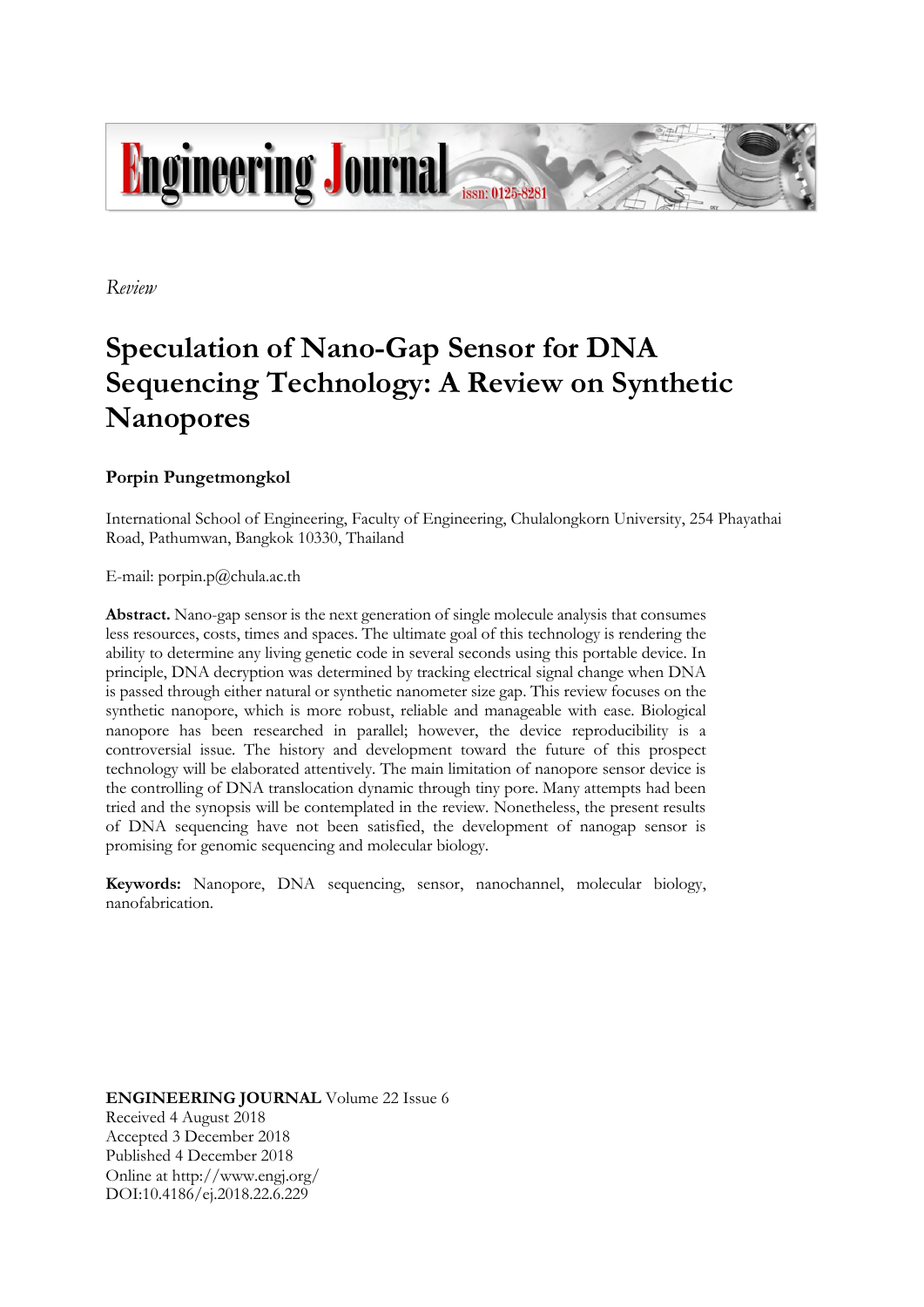## **1. Introduction**

Initially, a nanopore refers to the transmembrane protein, which naturally possesses an ability to pull small charge molecules through its ion channel. The discovery of this property initiated the idea to study the molecular analysis via those protein's pores. Many researches adopted this idea to observe the behaviors and characteristics of small molecules in the range of nanometer scale [1, 2]. A wide range of bioanalytical applications using nanopores based devises were lining up, e.g. DNA/RNA sequencing, protein or peptide analysis, nanoparticles detection, and single molecular sieving. Nanopore technology is expected to be the upcoming platform for biotechnology and medical application since it furnishes the ability to analyze the characteristics of biomolecules or even their sub-units at the molecular-scale resolution [3-6]. Same as other miniaturized systems, it grants following benefits, e.g. minute sample consumption, fast analysis system, low operating and fabricating cost, massive parallelization and compactness, and lastly better sensing resolution and efficiency. The nanopore sensor requires much less experimental steps comparing with standard DNA sequencing methods such as; Sanger technique, Pyrosequencing, Shotgun cloning, etc. The earliest application of nanopore for DNA sequencing was introduced by Kasianowicz *et al*. [7]. Alpha-hemolysin, a transmembrane protein of *Staphylococcus aureus*, was utilized as a nanopore in ionic current measurement at that time. Several researchers measured such current trace of DNA molecules via the biological nanopore [7- 13]; however, the velocity of DNA was incredibly high (~0.5 cm/s) when it passed through the pore. At that speed, it is impossible to discriminate base pairs along the strands of DNA. Therefore, trend of researches moved toward controlling of DNA translocation in the protein membrane by incorporating enzyme or genetically engineered protein with positive charges in order to slow down the DNA translocation [14-17]. Early researchers studied and utilized the biological nanopores for DNA sequencing. However, many limitations were revealed; fixed size, unstable morphology, environmental sensitivity, and difficulty in manipulation and integration into the device, for example. The solid-state nanopores were then proposed as the next generation of nanopore DNA sequencing, which has high robustness, better ability to adjust the pore dimension, more potential to integrate in array, and less sensitivity to environmental parameters in 2001 by Harvard group [18]. The first solid-state nanopore was fabricated and conducted the ionic current measurement of DNA. However, the velocity of the DNA passing through synthetic nanopore was even faster than that in biological nanopore (~1cm/s) [19]. The better interaction between DNA and transmembrane protein perhaps slowing down the translocation better than in synthetic pore. Nonetheless, the translocation rate for both synthetic and natural nanopores halted the ability to discriminate the nucleotides along the DNA strands. A number of researches have been conducted to overcome this high speed molecular transportation. Some groups tried to understand and control the translocation dynamic of DNA in the nanopore by adjusting the pore dimension, incorporating other molecules to the pore and manipulating the experimental parameters. Others find ways to utilize the alternative detecting methods such as transverse current measurement, nanopore capacitor, force measurement, and optical detection to solve this issue. This review studies and synthesizes the key development of all possible approaches toward DNA sequencing ability of synthetic nanopore sensor and justifies the prospect of this technology. The main objectives of this work are to summarize the previous attempts and current stage of nanopore DNA sequencing and point the way toward future applications which will be beneficial for researches in nanopore technology, DNA sequencing even the biomedicine as a whole.

## **2. The Principle of DNA Measurement in Nanopore**

The earliest principle of nanopore sequencing is the ionic current blockage measurement. This technique was succeeded from the Coulter counter method where the change in electrical signal was detected when the sample is passed through the small aperture [20]. The overview of the principle is depicted in Fig. 1. The current measurement system was filled with ionic solution and applied electrical field on two sides of chamber, which separated by the membrane with aperture. At the beginning, a constant open pore current can be detected by the ionic conduction of free charge species passing through the pore. Whenever the sample comes to block the passage of ion species at the gap, the measured current drops, accordingly. The magnitude of the negative pulse is directly proportional to the size of the blocking molecules. In late nineteen century, nanopore sequencing technology adopted this concept by observing the trace of electrical signal when DNA passed through transmembrane protein, α-hemolysin [7]. The Ag/ AgCl electrode was immersed to drive DNA from one chamber to another. The concept is to stretch the DNA in full length and pass through the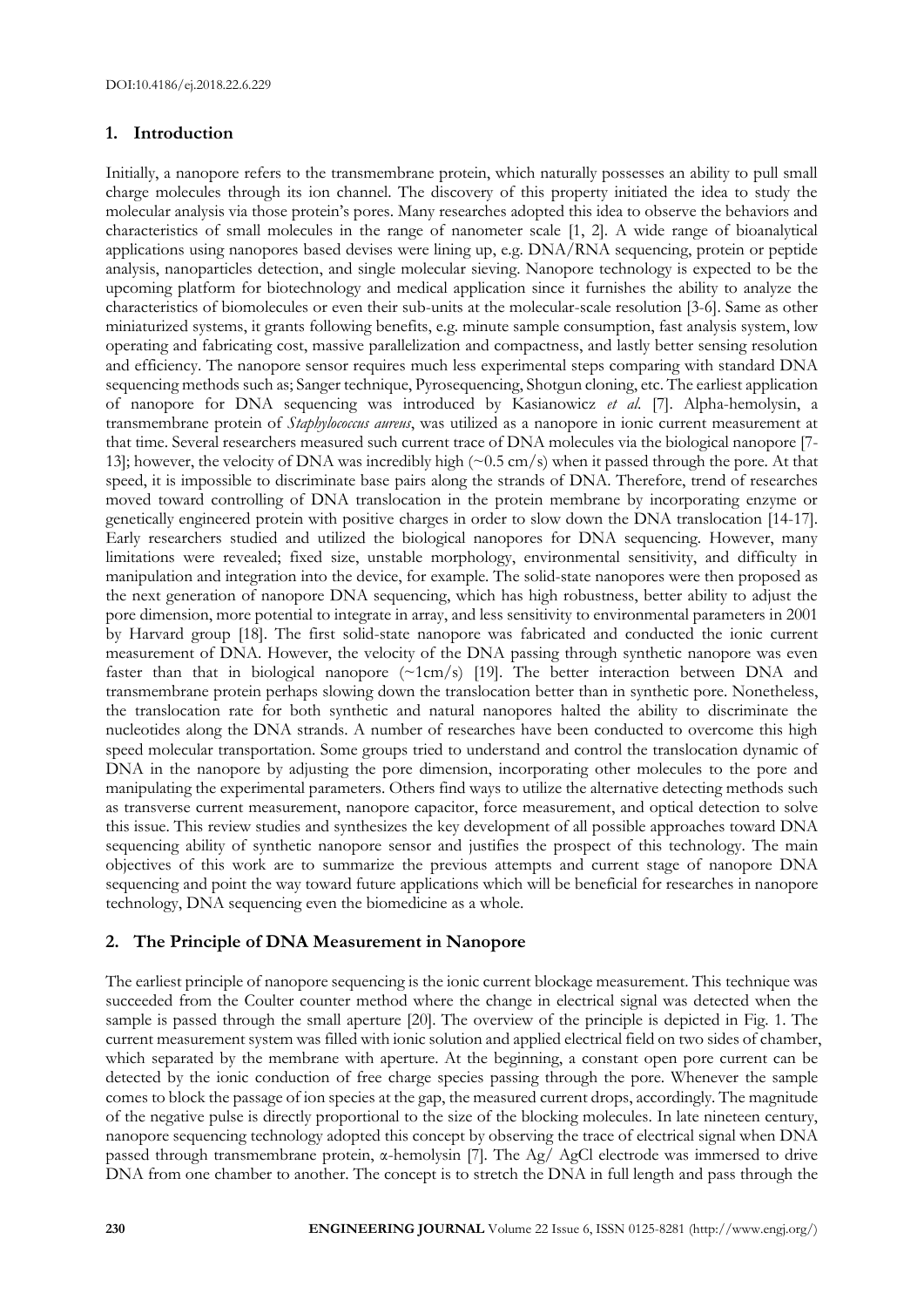pore in linear configuration in order to read electrical signal of the basepairs sequence along the strand of DNA. When DNA was introduced, a drop in the current was observed. However, DNA travelling speed is too fast and unable to differentiate the basepairs information at that time, the signal was considered for single molecule as a whole. The current drop is known as 'ionic current blockage', which is the parameter to determine the molecular characteristics (see Fig. 1). Another important term is 'translocation time', the time it takes for the analyte to travel through the pore. The translocation time is used to determine the DNA travelling speed.



Fig. 1. Schematic of ionic current measurement concept. Without any blockage molecule, ion species can pass through the gap freely, showing a constant current measurement. When the analyte comes and blocks the passage of charge species at the aperture, a drop in the current level known as 'Ionic current blockage level' can be measured. The duration that analyte blocks the current is called the 'Translocation time'.

For two decades, many research groups developed the synthetic nanopores for ionic blockage measurement of DNA. The translocation of DNA through the voltage driving ionic system was influenced by several forces and interactions, such as bias voltage, viscous drag, DNA-nanopore interaction, etc. At equilibrium, DNA has a random coil conformation in homogeneous fluid. Under an applied electric field DNA can stretch and penetrate through the pore in a linear manner. The bias voltage, sometimes, cannot fully stretch a very long DNA. Those folded or coiled DNA, at the vicinity of the pore, present a high blockage level. An increase in the voltage bias showed the higher percentage of low level blockage, indicating that a single file (stretched) DNA mainly passed through the pore [21]. The result demonstrated a strong correlation between current blockage level and the cross-sectional area of the analytes. This idea was supported by the observation of a step change in current signal, which considered to be a DNA partial folding event [19]. Two types of the folding events were observed as full-folding and part-folding, which conducted in 15 nm pore [22]. Full-folding showed a blunt blockage peak, while part-folding showed a step peak (see Fig. 2a, 2b, 2c). A comparison between single file and full folding shows that the level of a current blockage was duplicated according to the number of folded times. Other researches only observed DNA folding event in large nanopore about 5-20 nm in diameter [19, 21, 23],whereas, small nanopore (2-5nm diameter) demonstrated a single file (linear DNA) conformation where hydrodynamic diameter of DNA is about 2 nm in an aqueous solution [24-26]. If a certain experiment showed a constant current blockage level, it can be assumed that linear DNA passed through the pore without folding. In the same way, ssDNA measurements reported an ionic blockage level decrease by two folds from those of dsDNA [27]. All the results supported that ionic blockage is directly proportional to the hydrodynamic cross-section of the analytes.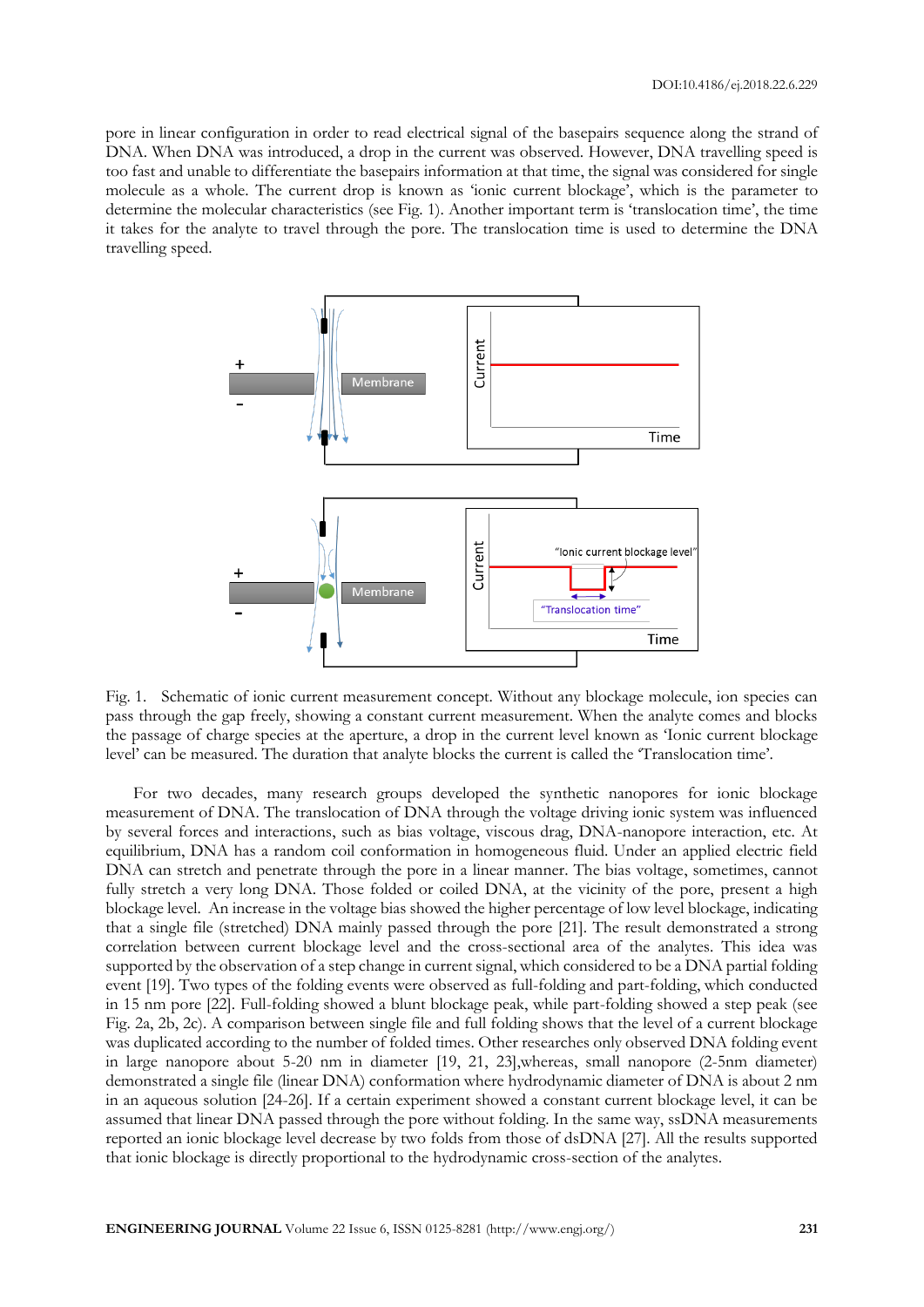Considering the DNA lengths, an early study observed a small influence of DNA length on translocation time between 3 and 10 kilobasepairs (kbps) in 10 nm pore diameter [19]. The experiment in 15 nm pore showed indifferent electrophoretic velocity to the DNA length variation as most DNA folded [22]. Later, the translocation time scale dependence on the DNA length was reported to follow a power law of 1.27 from a study conducted in 8 nm pore [23]. Smaller pore research (2.7-5nm) exhibited even stronger length dependent and a distinct characteristic between long DNA (1.2-20 kbps) and short DNA (0.4-6 kbps) [26]. The translocation time of long DNA and short DNA grow exponentially with their length;  $\tau \approx L^{\alpha}$  with  $\alpha = 1.4$ , 2.28 respectively, where  $\tau$  is translocation time, L is the DNA length, and  $\alpha$  is an arbitrary exponential factor. From those results, it was abundantly clear that the small pore showed a stronger effect of DNA length onto translocation speed than the larger pore. This is probably due to the fact that there is more chance of DNA to interact with the pore surface in narrow gap that could retard the translocation speed.

Nevertheless, it was difficult to determine the effect of DNA length under folded conditions. In 2005, Fologea *et al*. proposed the determination of the overall charges on DNA called the 'Event charge deficit (Ecd)' [27]. DNA unit has a unique specific charge regardless of its conformation. Ecd can be calculated by integration of ionic blockage over translocation time;

$$
Ecd = \int \Delta I(t)dt = \Delta I_t \tau_t \tag{1}
$$

where  $\Delta I_t$  is current blockage,  $\tau_t$  is translocation time of DNA molecules. Further study supported this assumption where same DNA molecules with three different conformations; linear, circular relaxed, and supercoiled DNA, exhibited indifferent Ecd value (see Fig. 2d, 2e) [28]. Moreover, ecd showed a strong relationship with DNA length (L) as Ecd =  $CL^{\beta}$  where C=26.4±0.7,  $\beta$ =1.4±0.1 in their report. Thus, ecd could be used as an indicator to define the length of unknown DNA samples. Recently, this value had been applied as a universal factor to normalize molecular size effect for many biomolecule analysis via nanopore sensor [29-31].



Fig. 2. The conceptual ionic current blockage results for different DNA conformation when travel through nanopore; (a) 'Single file', (b) 'Partial-folding', (c) 'Full-folding', (d) 'Supercoiling', and (e) 'Circular'. The ionic current measurement shows different patterns; however, the ecd are same for all cases with same DNA length.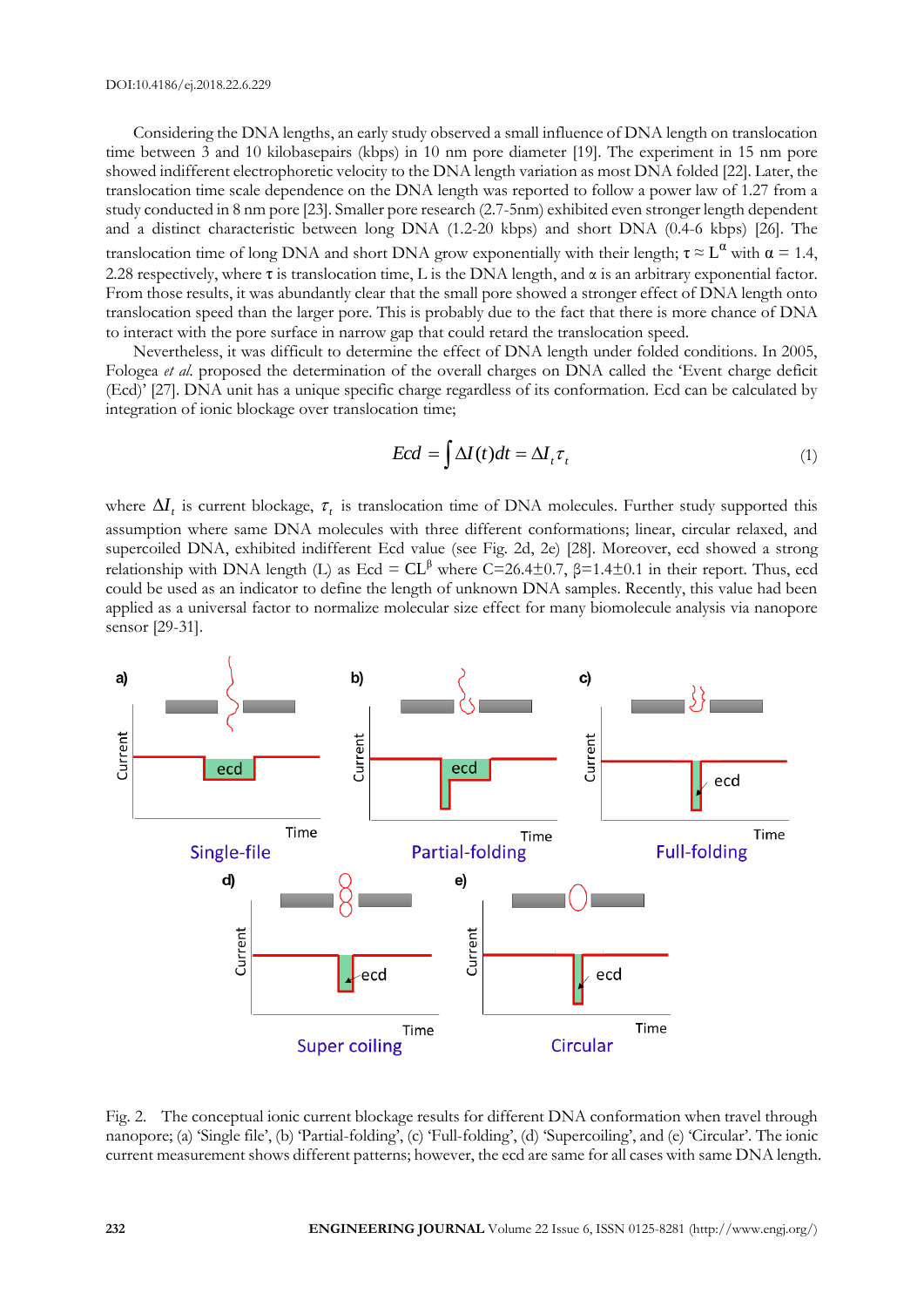Each research studied the current blockage measurement of DNA using distinct pore sizes. Studies conducted on larger pores (5-20 nm in diameter) observed that the high ionic current blockage events were slightly faster than those conducted on low blockage one [19, 23, 32, 33]. The high current block event usually corresponded to folded DNA, and the translocation speed were in the range 3-4 cm/s. Low current block event represented single file (linear) DNA which slowly travels through the pore (0.5-1cm/s). Those folding DNAs became shorter than single file DNA, hence they tend to travel faster, independence of their lengths. In contrast, small pore research (2.7-5 nm in diameter) observed an invariance current blockage level since only linear DNA were allowed to pass [26]. The translocation speed largely depends on the length of DNA from 2.7 mm/s of 400 bp down to 0.11 mm/s of 10kbp DNA. However, their travelling speed is much slower compared to that of large pore. The faster events (> 2 cm/s) of small pore observed were found to be DNA collision that rarely happened in large pore. The collision duration in small pore was comparable to the translocation time in large pore, while the actual DNA translocation can be prolong up to 100 millisecond (0.11 mm/s). The interaction between DNA and nanopore leads to a much longer translocation time in all cases. By allowing only single file DNA pass through, it would promote the determination of basepairs along the strand, unlike the folded DNA in large pore. At this point, small nanopore renders a better chance to achieve DNA sequencing. The most proper diameter of nanopore should be slightly larger than the diameter of the analytes; ssDNA ( $\sim$ 1 nm), dsDNA ( $\sim$ 2 nm), dsRNA ( $\sim$ 2.6 nm).

Another dimension that would likewise be concerned with is the thickness of nanopore. The influence of biological nanopore thickness showed an inverse effect on the current amplitude, but it had no effect on translocation time [12]. The solid-state nanopore thickness was constrained by fabrication methods and materials properties. It is usually proportional to the pore diameter; thus effect of thickness would be similar to pore width consideration. No actual determination of membrane thickness was studied, although thinner membrane expected to give a better resolution on nucleotide discrimination. Graphene was then proposed as a prospective thin membrane material for high-resolution nanopore DNA sequencing. Graphene is a oneatom thick planar sheet. Its thickness is comparable to the single nucleotide on the strand of DNA (0.34nm). In addition, distinct properties such as high electron mobility, excellent mechanical behavior characteristics, and remarkable electrical sensitivity of graphene, made it an outstanding candidate in nanopore technology [34-36]. Those points made graphene a superior choice for future electronic applications, so that many researchers exploited graphene membrane for nanopore DNA current measurement [37-41]. Nonetheless, the major limitation was pore clogging due to the strong hydrophobic attraction between DNA and graphene molecule. Other researchers proposed the hydrophilic molecules to functionalize on graphene in order to redeem this issue [42, 43]. They reported a fairly slow speed of about 0.13 mm/s of DNA passing through graphene pore. Strong interaction between sp<sup>2</sup> carbon and nucleotide strands could prolong the translocation time, despite remaining unable to discriminate the nucleotide. In addition, there are some unrevealed concerns such as electrical noise in graphene membrane and significance of multilayer graphene about the DNA translocation dynamic through graphene nanopore. Elaborated simulation studies on DNA translocation mechanism demonstrated the complicated DNA transport through graphene material [44, 45]. Even though this incredibly thin material still has the prospective future toward this field.

## **3. Parameters Affecting the Measurement Performance**

The overview of the measurement system was explained above in previous section. It is well established that the main limitation of this promising technology is the controlling of DNA translocation. Other researches focused on tuning the experimental parameters in the measurement system (i.e. bias voltage, temperature, viscosity and electrolyte concentration) to overcome the translocation dynamic of DNA, rather than on pore characteristic and DNA length consideration. The endeavor on the development of those factors will be discussed in the following section.

#### **3.1. Bias Voltage**

Bias voltage is one of the factors that affects both DNA capturing and translocation. In principle, a bias voltage of 200 mV, is typically required to drive and stretch DNA through the pore via electrolysis force. Many research groups have studied the relationship between bias voltage and translocation dynamics [19, 21, 26, 33, 46]. One interesting result is that the ionic current is proportional to the bias voltage, as simply defined by Ohmic law. However, the voltage dependence on translocation speed required elaborated studies. In large pore (>10 nm), the bias voltage demonstrated a weak influence on the DNA's velocity [19, 21]. Whereas an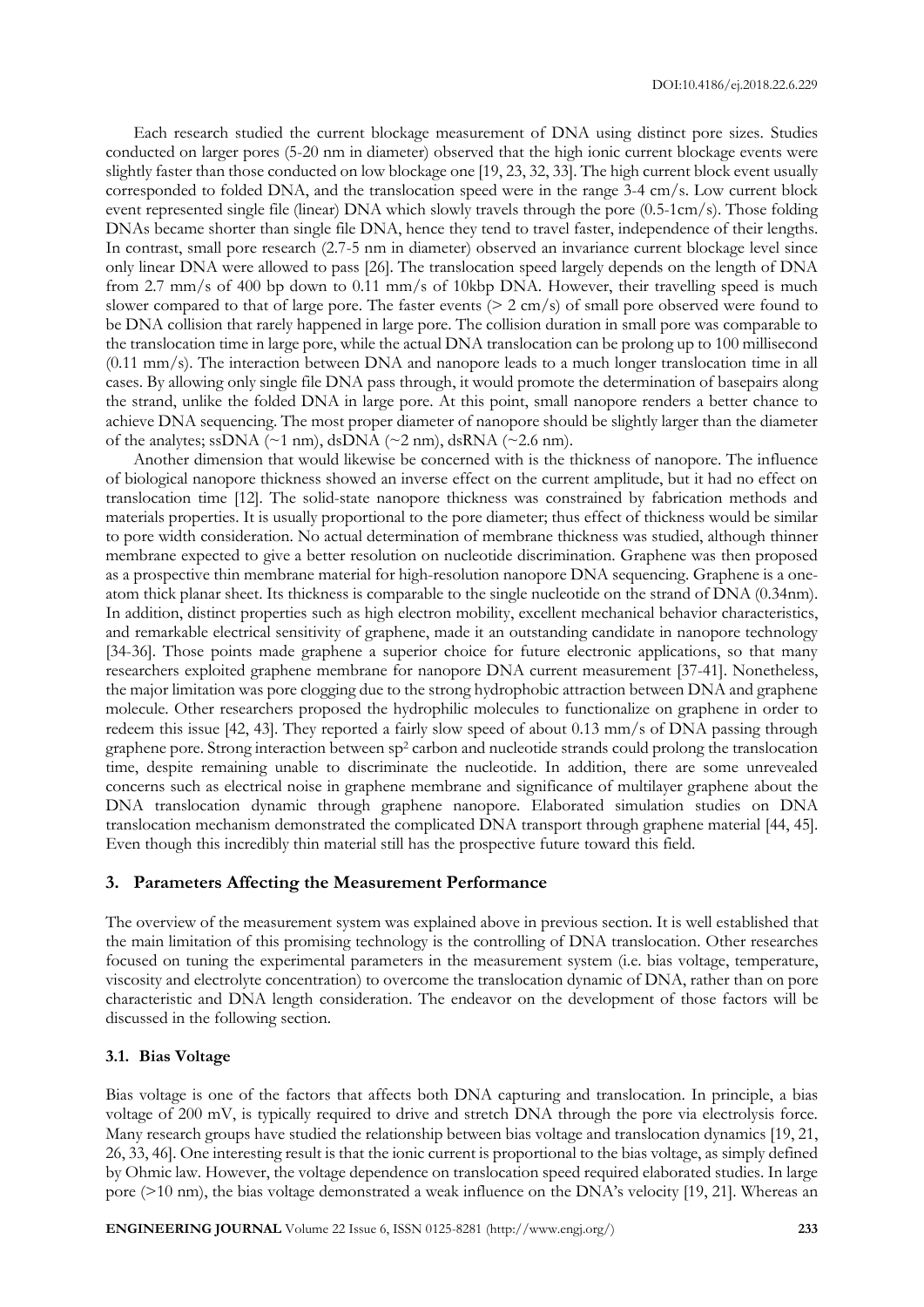inverse linear relationship between bias voltage and translocation time was observed in 6 nm pore [33]. In order to slow down the translocation speed to about 0.34 cm/s, they decreased the voltage bias down to 40 mV, which was about three times less than the original driving voltage. Although decreasing voltage diminishes the ionic blockage signal, manipulating the bias voltage to control the speed seems impractical. Later, research on small nanopore (3.5 nm) reported an exponential decay behavior of bias voltage on translocation time [26]. Their work showed that much slower translocation speed (0.45 mm/s) can be achieved at a bias voltage of 200 mV. In this case, decreasing the bias voltage had less disruption in the interaction between DNA and nanopore, so the DNA translocation time was prolonged due to strong attraction. In larger pores, the translocation dynamic was governed by viscous effects where larger bias voltage suppression required to slow down the translocation speed. Small nanopores  $(< 5 \text{ nm}$ ) provided a better chance to manage the translocation dynamic while maintaining the current signal level due to strong interaction. Certain research demonstrated an ability to control DNA translocation speed by tuning voltage in very large nanopore (30-60 nm) [47]. Applying 200mV could translocate DNA at a speed of 0.15 mm/s; however, it could be realized for merely large DNA, i.e. lambda DNA (48.5 kbp). Apart from the study on voltage dependence, recent research reported the ability to control the movement of a short (3.27 kbps) DNA back and forth at the entrance of 10 nm pore [46]. They adjusted the bias voltage until it balances with the viscous dynamic of DNA molecules. This result is very promising to trap DNA at the nanopore for sequencing purposes.

#### **3.2. Viscosity**

Increasing viscosity is possibly the straightest way to retard the translocation speed. The change in current blockage and translocation time was investigated by adding glycerol from 0 to 50% solution concentration to the electrolyte [33]. As predicted, the translocation speed was retarded to about  $0.17 \text{ cm/s}$  by increasing the percentage of glycerol up to 50% in the electrolyte. The result complied with the theoretical consideration in previous research explained by the linear relationship between translocation time and viscosity [19];

$$
t_d = K \frac{\eta L}{\lambda V_b} \tag{2}
$$

where  $t_d$  is the translocation time,  $\eta$  is the viscosity of fluid, K is an arbitrary constant,  $\lambda$  is a linear charge density, L is the length of DNA, and  $V<sub>b</sub>$  is the bias voltage. The above relationship is established by a balance between the electrical force and the viscous drag. Despite slowing down the speed, the current was dropped in accordance with glycerol adding. Effect of polyelectrolytes on DNA electronic property was explained where the conductivity  $(\kappa)$  is inversely proportional to the viscosity of fluids  $(\eta)$ . The ionic current of DNA solution is defined as;

$$
I_b = \frac{\kappa A V_b}{d} \tag{3}
$$

where  $I_b$  is the current blockage,  $\kappa$  is the solution conductivity,  $V_b$  is the biased voltage, A is the hydrodynamic cross-sectional area of DNA, and *d* is the effective thickness of nanopore. Therefore, adding glycerol presented a counterbalance effect on translocation speed and current signal level. Adding glycerol to slowdown the DNA transportation would not be a good choice in virtue of decreasing the signal to noise ratio. Other group proposed glutamate as a candidate for ionic solution. They reported that the translocation speed could slow down by 11 times (down to 0.7 mm/s) while the signal was only suppressed by 7 times. [48]. This shows a promising result in manipulating viscosity to slow down DNA speed. Other fluids would be introduced in the future as the research work is still continuing. Ideally, slow motion of analytes could be realized in high viscous media. It showed a potential toward DNA sequencing, though a better signal level sustaining is required.

#### **3.3. Temperature**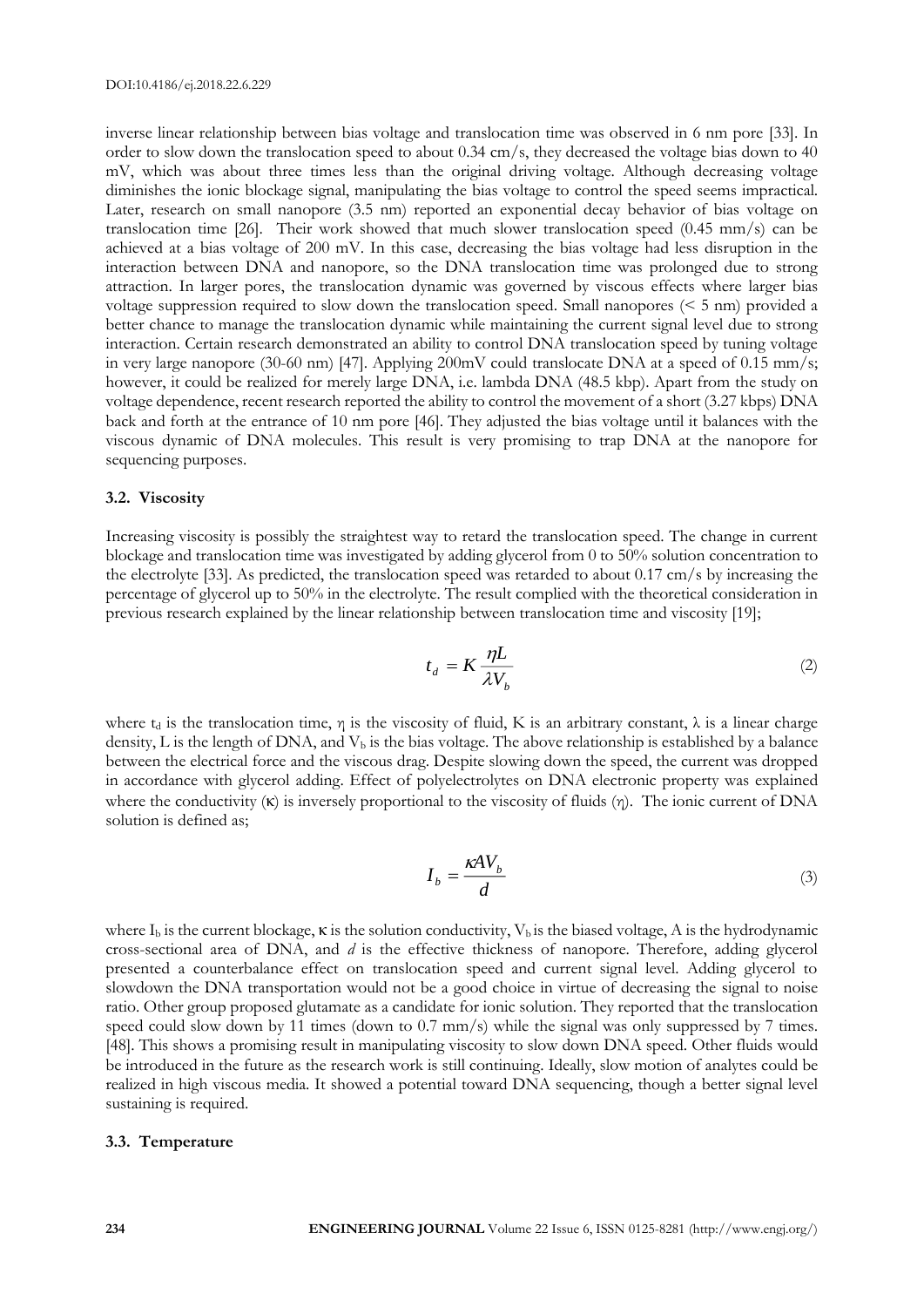A strong dependence of temperature on DNA translocation was reported in biological nanopore [12, 49]. Temperature change can alter the transmembrane protein conformation and cause a large effect on translocation dynamic in biological nanopore. The temperature effect also studied in solid state nanopores; however, only weak dependence of temperature on DNA speed and current blockage level was observed in synthetic pore (4-8 nm in diameter) [33]. The decrease of temperature from 22℃ to 4℃ only slowed down the short DNA (3 kbp) from 0.62 to 0.36 cm/s. They concluded that temperature dependence on translocation dynamic in solid-state nanopore was directly related to the effect of viscosity from Arrhenius model. Conversely, another group proposed a strong temperature dependence on the translocation time in 4 nm pore [26]. Decreasing temperature from 30 ℃ to 0 ℃ can prolong the translocation time up to 10 milliseconds (0.26 mm/s). This study contradicted the previous findings that the translocation dynamic was actually governed by DNA-nanopore interaction rather than the viscous effects; exhibited a strong influence on temperature. This finding supported that the interaction is mainly governed by the translocation dynamic in small nanopore. It also agreed with other previous parameter's studies where small nanopore exhibited a strong effect of each parameters on translocation time, while large pore showed less effect on almost all those parameters. Recent report demonstrated a strong effect of temperature on the DNA dynamic in large nanopore (10 nm) [50]. Decreasing temperature to 0 ℃ could prolong the translocation speed down to 7.5 mm/s. Their theoretical study explained that DNA dynamic in large pore was governed by the viscous drag of untranslocated part of lambda DNA sample. In summary, low temperatures could reduce the translocation speed of DNA, but the effect of temperature on the overall measurement system should be considered carefully.

## **3.4. Ionic concentration**

Chang *et al*. observed an unexpected positive pulse current that increased during DNA translocation in the nanopore [51]. This result was contrary to all previous results that showed only drop of current when DNA came and blocked the pore. This phenomenon explained that DNA passed through the pore and attract additional cations into the pore surface. Those additional cations acted as interfacial charge in the pore, hence increasing the measurement current. Smeets *et al*. investigated this uncommon observation of the positive pulse and revealed that it was solely due to low ion concentration in the system [32]. They varied the KCl concentration from 1M to 0.05M and demonstrated that the 0.4 M is the turning point from negative to positive pulse current. This finding helped reveal the contradiction of the ionic pulse between Chang *et al.* and other researches. Chang conducted the experiment in 0.1 M electrolyte and observed the positive pulse, while other researchers commonly used 1M electrolyte where the measurement only showed a negative pulse. When the number of ion species is too low, the inverse effect appeared in which DNA molecules functioned as an ion species instead of blocking the pore. In contrast, DNA current blocking dominated the effect if the ionic concentration was high in the system. Previous researchers have not studied the influence of the ionic concentration on the translocation time. Such a study was revealed by varying the KCl concentration from 0.5-3 M [33]. Increasing ionic concentration can slow down the translocation speed but only in the range of 0.5-1 M. From 1 M to 3 M, translocation speed was saturated to about 0.76 cm/s, so that concentration rarely affected the translocation time after 1 M. Although 1 M KCl concentration is the standard value, indicating that they have already employed the optimum one. Up to this point, we were considering the manipulation of ionic concentration with symmetric concentration between two chambers. Later, Wanunu *et al*. reported asymmetric ionic concentration measurements [52]. The ionic concentration ratio of chambers was adjusted from symmetric  $(1M/1M)$  to asymmetric  $(4M/0.2M)$  ratio in their system. Large asymmetric concentration drove more cations from one chamber to another; hence area near pore located in the high salt side was concentrated with positive charge (see Fig. 3a). The established polarity dragged more DNA traveling through the pore against ion diffusion, resulting in elongation of the translocation time. Moreover, concentrated cations enhanced DNA capturing and increased the throughput of the system. They showed that the 4M/0.2M ratio of asymmetric concentration prolonged translocation speed down to 0.14 mm/s and 30-fold increase in capture rate. Thus, the asymmetric concentration can enhance both resolution and sensitivity to the measurement. More recent nanopore device developed this concept by directly utilized positive surface charge material, hafnium oxide (HfO<sub>2</sub>), as a membrane rather than tuning the ion concentration (see Fig. 3b). It reported the best record for slowing down DNA translocation speed to 6 μm/s [53]. A strong effect of the pore size onto translocation speed was observed about 100 times improvement comparing between 1.7 and 1.4 nm.  $HfO<sub>2</sub>$  also possessed comparatively higher chemical stability than standard silicon membrane,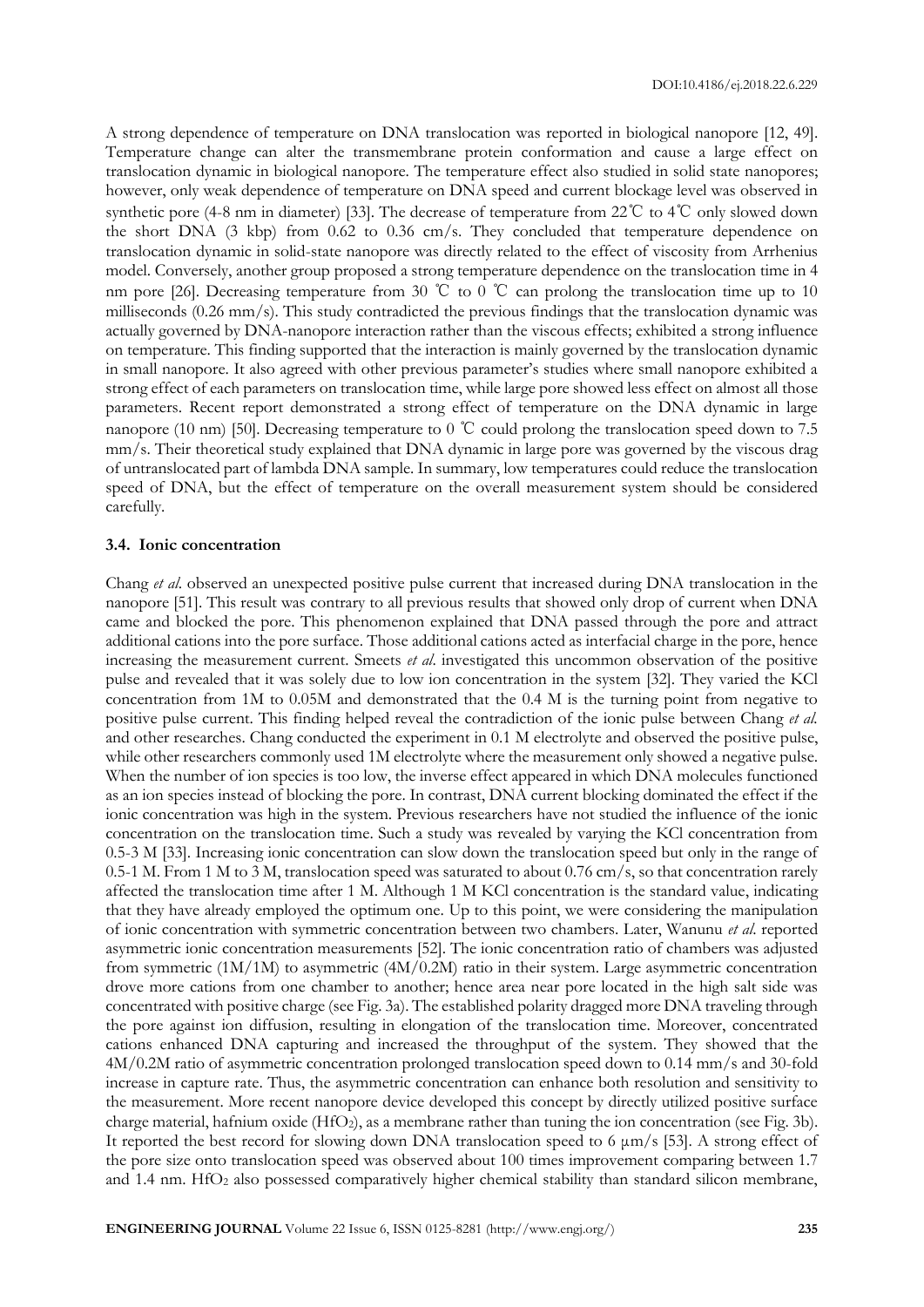and thus the device is more robust and reliable [53, 54]. In addition, graphene also showed the ion selective function. Graphene surface can be furnished with carboxyl group by oxidative electrical pulse method. It possibly provides a better control of molecule transportation as reported in the simulation study [55]. Some research applied modified-surface graphene nanopore membrane for desalination process [56]. One possible scheme for future research would focused on modifying and engineering surface charge molecules on nanopore membrane to overcome translocation speed.



Fig. 3. (a) The asymmetric concentration of KCl (4M/0.2M) forced more potassium ion toward low concentration side, which would promote a strong interaction of DNA inside pore; (b) Positive surface of HfO<sup>2</sup> membrane showed the similar effect to attract DNA in the pore.

Other materials and structures had been integrated with conventional nanopore membrane to decelerate translocation speed. Nanofiber mesh structure (see Fig. 4a) had been introduced to slow down the speed to about 0.48-0.85 mm/s [57]. Entropic cage structure was reported to trap the DNA; however, the structure is not appropriate for DNA sequencing purpose [29]. Later, translocation speed of 2.2 μm/s had been achieved by coating nanopore with nanobeads structure, which presented a 2000 times improvement compared to standard nanopore devices (see Fig. 4b) [58]. This speed actually exceeds the requirement for DNA sequencing (60 μm/s); however, not all DNAs can be translocated at that speed. The imperfection of nanobeads structure leaked a bunch of DNAs travelling very fast through the pore. Apart from small random success, this low throughput device required the development on DNA capturing at the pore.



Fig. 4. Illustration of nanofibers (left) and nanobeads layer (right) on the membrane nanopore to retard DNA travelling speed.

The DNA translocation speed in different systems and set ups was summarized in Table 1. Translocation speeds in the table could not be solely justified among each other because the effect of pore diameters and DNA length have not been normalized. Herein, the overview would be at least simplified for preliminary comparison. Nevertheless, the ionic blockage current measurement seems arduous to attain the information and resolution of basepair sequencing. Other measurement approaches have been proposed, e.g. tunneling current detection, optical nanopore sensor, and force detection, which will be discussed shortly in the next section.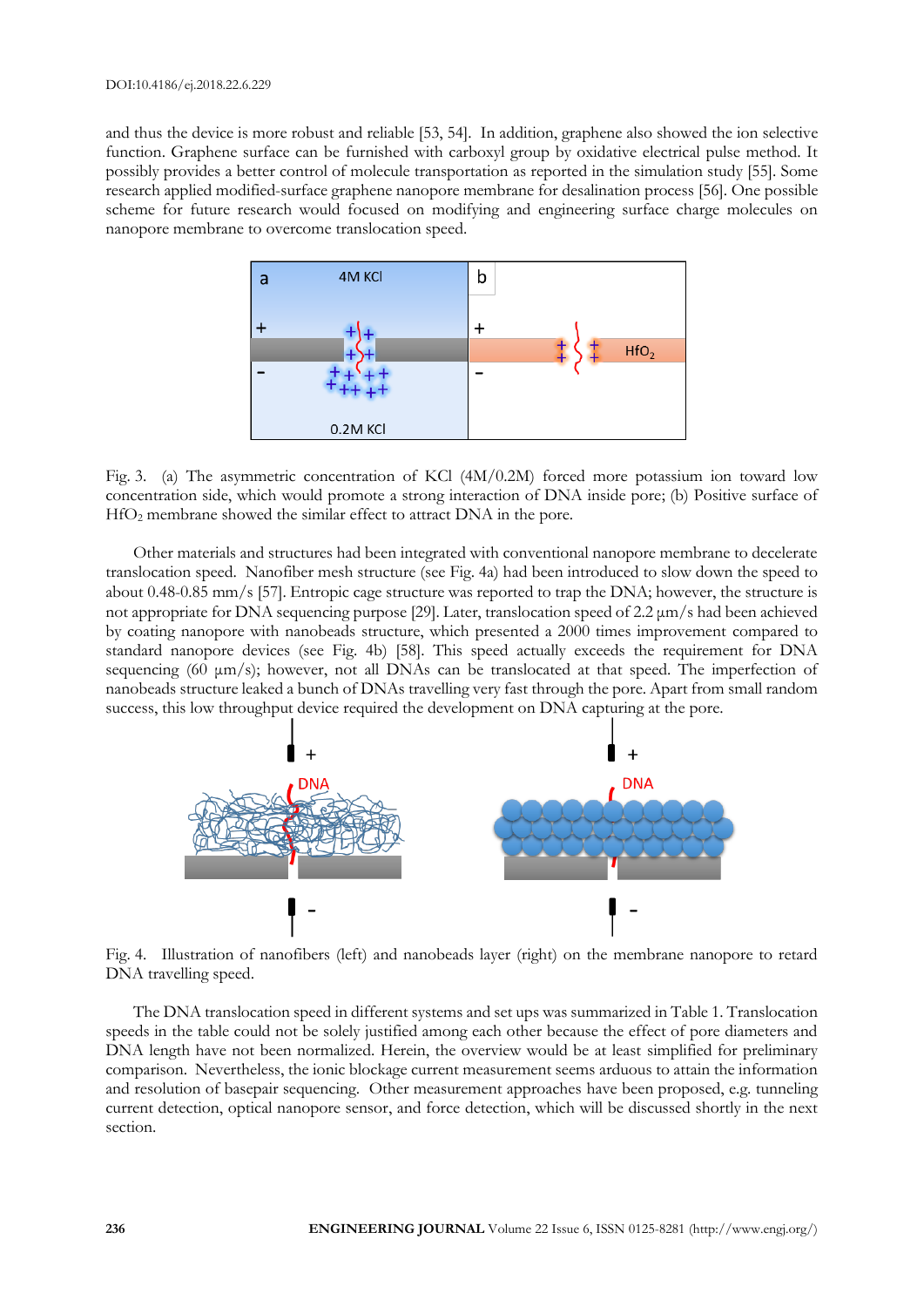| Table 1. List of selected ionic current blockage experiments in nanopore. Each system specified with DNA |  |  |  |  |
|----------------------------------------------------------------------------------------------------------|--|--|--|--|
| samples, pore diameters, and the result of translocation speeds.                                         |  |  |  |  |

| Summary of translocation speed with different ionic current blockage set up |                             |                       |                          |                   |  |  |  |
|-----------------------------------------------------------------------------|-----------------------------|-----------------------|--------------------------|-------------------|--|--|--|
| Modification                                                                | Sample                      | Pore diameter<br>(nm) | Speed<br>$\text{(mm/s)}$ | Reference         |  |  |  |
| Earliest solid state nanopore                                               | 10 kbp dsDNA                | 10, 3                 | 10, 3.4                  | [19]              |  |  |  |
| Small nanopore with 200mV bias<br>voltage                                   | 400 bp dsDNA                | $2.7 \text{ to } 5$   | 0.45                     | [26]              |  |  |  |
| Very large pore with 200mV bias<br>voltage                                  | 48.5 kbp dsDNA              | $30 \text{ to } 60$   | 0.15                     | [47]              |  |  |  |
| Add 50% Glycerol to KCl solution                                            | 3 kbp dsDNA                 | $4 \text{ to } 8$     | 1.7                      | $\left[33\right]$ |  |  |  |
| Use glutamate as ionic solution                                             | 20.7 kbp dsDNA              | 20                    | 0.7                      | $[48]$            |  |  |  |
| Temperature decrease down to 0 C°                                           | 6kbp dsDNA                  | 4.0                   | 0.26                     | $[54]$            |  |  |  |
| Asymmetric ionic concentration<br>(4M/0.2M)                                 | 8 kbp dsDNA                 | 3.5                   | 0.14                     | [52]              |  |  |  |
| Hafnium membrane                                                            | 89-mer ssDNA                | 1.4                   | 0.006                    | $[53]$            |  |  |  |
| Graphene membrane                                                           | 7 k-mer ssDNA M13           | 10                    | 0.13                     | [42]              |  |  |  |
| Nanofiber mesh structure                                                    | 10 kbp dsDNA                | 6                     | 0.48                     | $\sqrt{57}$       |  |  |  |
| Nanobeads array structure                                                   | 5.3 k-mer poly(dA)<br>ssDNA | $2$ to $3$            | 0.002                    | [58]              |  |  |  |

## **4. Other Measurements Approaches**

## **4.1. Transverse Electronic Current**

In 2005, the idea to determine the exact electronic properties of DNA was proposed by measuring the current in transverse direction via nano-electrode gate tunneling [59]. This method required a couple of transverse electrodes embedded on the nanopore membrane. The detection volume is much smaller compared to that of the previous method. The ionic blockage current determines bulk ion conductivity, while tunneling current measures the information directly at the gap. DNA has two twisted chains of nucleotides where each nucleotide constructs with deoxyribose, nitrogen base, and phosphate group. The DNA code is determined according to the sequence of four different bases; adenine  $(A)$ , guanine  $(G)$ , cytocine  $(C)$ , and thymine  $(T)$ attached along the chain. Two strands of polynucleotides adhere together by hydrogen bonds between complementary basepairs, either A-T or C-G. In principle, it was expected to read a direct signal when each basepair is passed through the nanoelectrode gap at once (see Fig. 5). The transverse electronic current technique showed a better ability to discriminate single nucleotide by measuring its actual electronic property. Theoretical study of molecular electronic of DNA between nano-electrodes gap has shown its potential toward DNA sequencing [60, 61]. From the simulation results, adenine (A) base on DNA strand demonstrated a higher current than guanine (G), cytocine (C) and much higher than thymine (T) owing to their distinct electronic and chemical characteristic of four bases. Later, the conductance of different bases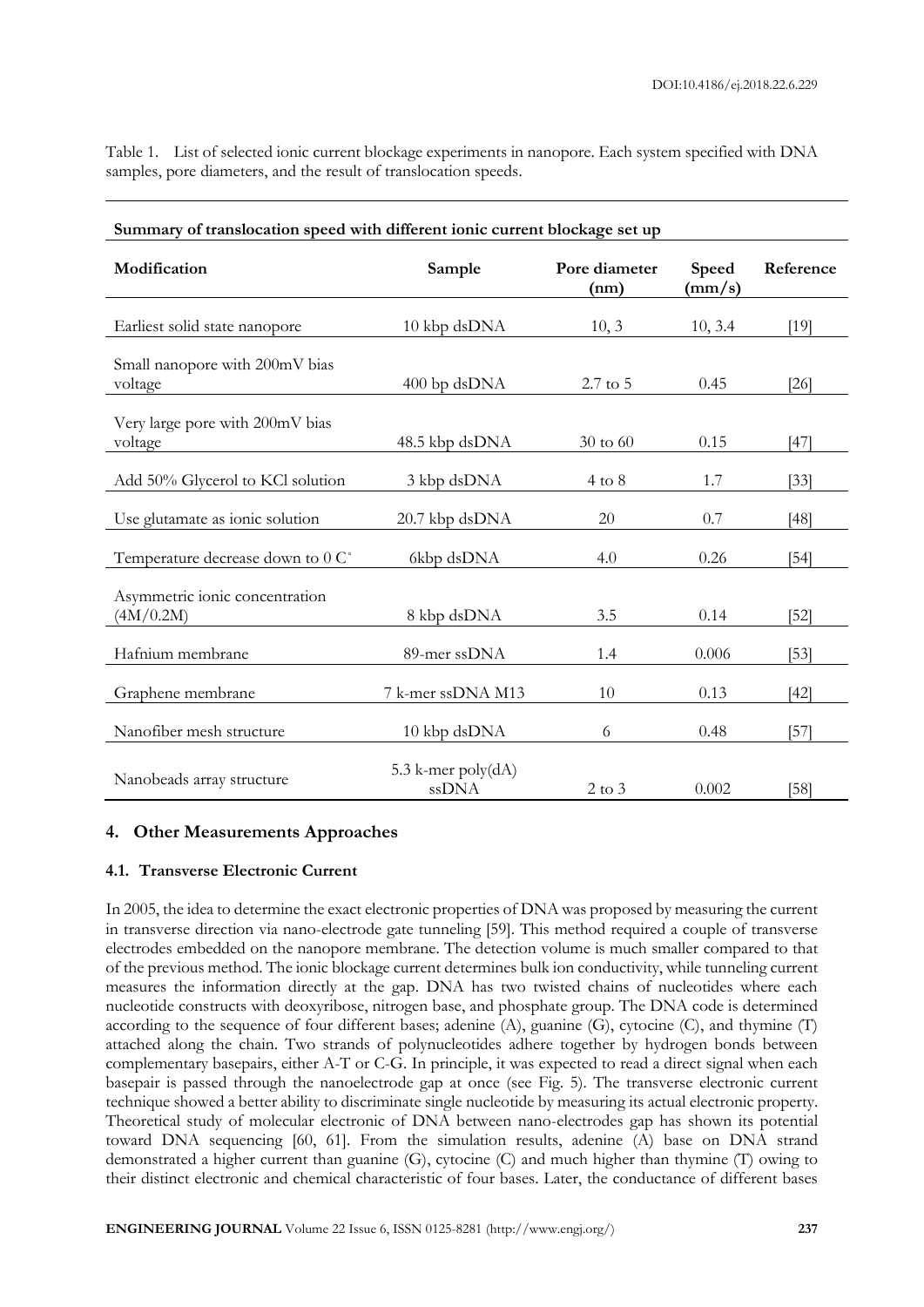was found to be related to their geometries rather than electronic structures [62]. The larger base provided a shorter distance for charge carrier, and consequently, a higher conductance. The tunneling current level was ranked accordingly;  $A > G > C > T$  in their report. Unexpectedly, their results were somehow complied with previous simulation. Thus, electronic properties and geometries of bases lead a synergic effect on the DNA conductivity.



Fig. 5. Concept of tunneling current measurement on DNA nanopore sequencing. The sequence of nucleotide bases (i.e. Adenine-A, Guanine-G, Thymine-T and Cytocine-C) on DNA strand passed through small nanogap electrodes. The tunnelling current was measured at the gap; ideally presented different signal level among four nucleotides.

Oshiro *et al*. has experimentally demonstrated the nucleotide measurement using scanning tunneling microscope (STM) [63]. A tunneling current was observed when nucleoside modified tips are in contact with a complementary nucleoside-furnished surface. Nucleoside is a nucleotide without phosphate groups. This result encouraged other research groups to use STM to study DNA's electronic properties. The determination of hydrogen bond stiffness of basepairs (i.e. A-T, C-G) was reported using STM between thiolate bases modified tunneling tip and nucleosides on gold planar surface [64]. Eventually, Tsutsui *et al*. presented the first nucleotide detection between nanopore electrode gap [65]. They observed different tunneling currents of three nucleotides solutions, i.e. thymidine monophosphate (TMP), guanosine monophosphate (GMP), and cytidine-monophosphate (CMP). GMP presented a larger current than CMP and TMP respectively in which HOMO-LUMO gap of guanine  $>$  cytocine  $\approx$  thymine. The result agreed with the previous theoretical study [61]. AMP has more complicated characteristic of measured current possibly due to the nonspecific binding with gold, so it had not been measured and compared [66, 67]. The transverse current measurement had been conducted to measure strand of lambda DNA [68]. The detecting resolution was merely comparable to the conventional ionic blockage, which still unable to discriminate single basepairs information. Thus, the transverse electronic measurement also required DNA dynamic controllability.

Graphene was then introduced to the transverse current sequencing in an attempt to confine detection area better as shown in Fig. 6. Theoretical simulations of graphene nanopore exhibited an enhancement in tunneling signal toward DNA measurement comparing to those of conventional nanogap electrode materials [69-71]. Translocation speed can be slightly slowed down by the strong interaction between graphene and polynucleotide. The measurement space was more confined comparing to that of conventional membrane; however, graphene pore exhibited a larger noise caused by small molecules interruption which fluctuated DNA signal. At the moment, the challenge is to manage the reproducibility and reliability of measurement and fabrication of graphene sheet pore as a nanogap sensor. So far, DNA tunneling current measurement had never been conducted experimentally using graphene nanopore. Recent study measured graphene tunneling current characteristic by mechanically adjusting the junction between two graphene sheets [72]. This finding showed the possibility toward DNA sequencing using graphene nanogap in the future.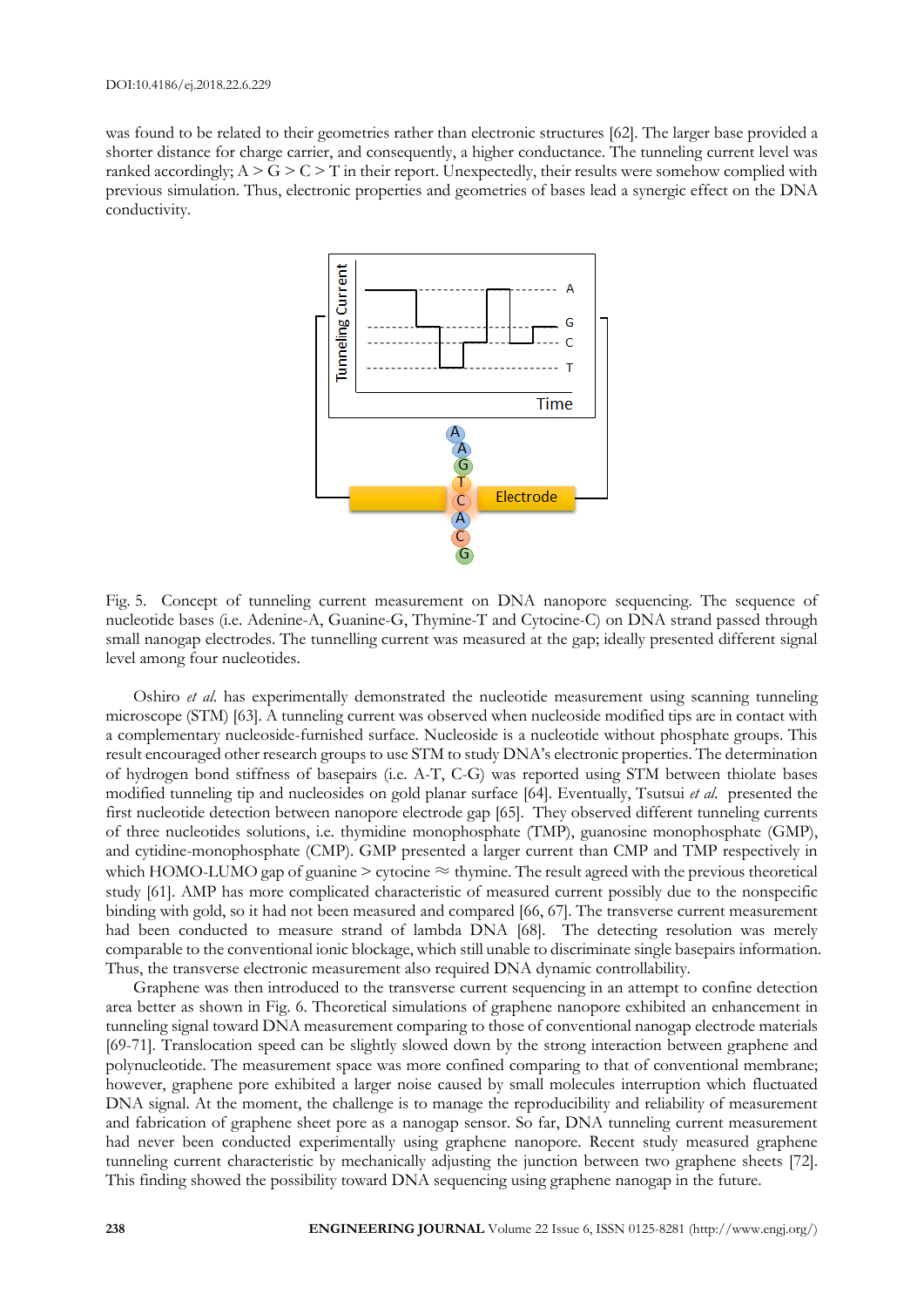

Fig. 6. Schematic of graphene nanopore for tunneling current measurement. Graphene sheet as a conductive material can directly be connected with 2 measured electrodes. The DNA was passed through the pore fabricated on graphene sheet.

Another promising idea is applying a long conduit membrane; i.e. nanochannel structure, with embedded the nanogap electrode, at the point of detection (see Fig. 7). Small channel can overcome DNA entropic barrier by unfold and confine the DNA better than nanopore due to its geometry. Besides, higher contact area between DNA and the channel surface possibly slow down the DNA translocation by increasing the interfacial interaction. Transverse current detection can be employed at the nanogap to detect whenever the nucleotide strand passes through. The real time DNA (1.1 kbp dsDNA) detection through 9 nm width nanochannel was conducted; however, the translocation speed was unexpectedly high (4 mm/s) [73]. Other research showed that lambda DNA (48.5 kbp) could travel at 0.083 mm/s through their nanochannel device [74]. Nanochannel structure showed a promising scheme to confine the DNA dynamic; however, inevitable drawbacks of nanochannel are the high possible because of sample clogging and the leakage of the channel. Noise was also accumulated along a conduit channel. Anyhow, number of theoretical studies of DNA sequencing in nanochannel model continued to study and demonstrated its potential toward DNA sequencing [75-77]. Nano funnel structure integrated with nanochannel was also proposed to facilitate the DNA translocation as it can suppress the electric field effect onto the DNA [77].

#### **4.2. Optical Detection**

The optical detection is another promising method for the nanopore based DNA sequencing technology proposed by Meller group [78]. The principle is to map each basepair from DNA strand on two-unit code oligomers by biochemical conversion. The arrangement of two-unit code strands constructed four representative color sets for four nucleotide's bases (A, T, G, and C) (see Fig. 8a). Those code strands were hybridized with two small strands of DNA designed for fluorescent emission mechanism [79, 80]. They are oligomers tagged with fluorescent label molecules and self-quenching molecules. At first, the quencher molecules halted the fluorescent emission, and the hybrid DNAs stayed dark. When the hybridized strands (between code strands and two fluorescent-mechanism strands) translocated through nanopore, they will unzip and strip each fluorescent strand off one by one. The nanopore diameter is constrained to about 2 nm in size since the cross-sectional diameter of DNA is 2.2 nm. Figure 8a illustrates the concept of unzipping optical nanopore sequencing. The DNA unzipping mechanism has extensively been studied both in biological nanopore [81-84] and solid-state nanopore [85]. After the fluorescent tagged oligomers were unzipped away from quencher strands, those free fluorophores can emit light upon excitation. The two-color code was then translated back to the target DNA sequence for each nucleotide. The optical read out of DNA in the solidstate nanopore was reported in the real experiment [86]. The DNA analytes were tagged with fluoropores (FRET tags); showing the fluorescent signal when DNA unzipped the tag strands. The fluorescence signal was detected by the total internal reflection fluorescence (TIRF) microscope. Simultaneous measurement of ionic current blockage and fluorescent detection agreed with each other. The optical signal showed slightly slower speed owing to unzipping process; however, large background noise interfered with sample signal from undesired photoluminescent of membrane itself. The enhancement of optical signal was proposed by using an array of synthetic nanopores in parallel measurements [87]. They measured two color codes and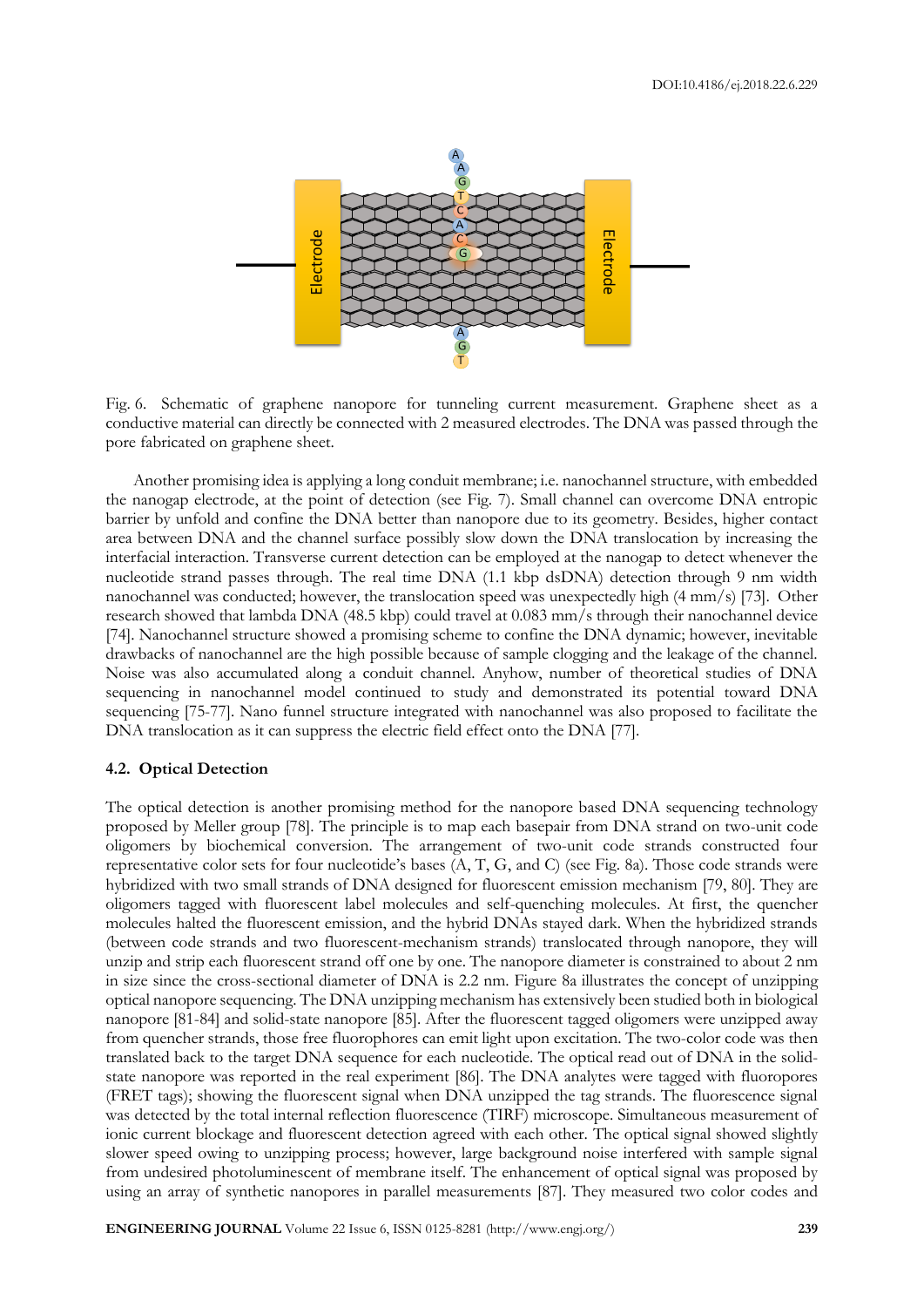presented the ability to read single nucleotide base but with 10% identification error. Others suggested the application of plasmonic structures for unzipping method with a report of simulation results [88, 89]. In their report, surface-enhanced Raman signal could separate the information of different nucleotides along DNA strand. The real fabrication of nanopore embedded in plasmonic nanowell could actually enhance DNA signal about 10 times in comparison with previous study [90]. Nanoslit structure has also been introduced in Raman spectroscopy to promote optical signal showing the distinct spectrum shift of four different bases (see Fig. 8b) [91]. The nanoslit was fabricated by nanomachining processes; starting from electron beam lithography to create pattern of nanoslit, KOH anisotropic wet etching to make inverse pyramidal cavity shape, BHF etching to open the nanoslit structure and Au sputtering. Au nanoslits were then used to test with 4 different nucleotide sample solutions (dAMPs, dTMPs, dGMPs, and dCMPs). Those results showed a high potential toward DNA nanopore sequencing. Optical measurement showed a successful read-out of separate base pairs; nonetheless, it required complicated sample preparation steps and large instruments set up. This technique would lie somewhere in the middle of traditional sequencing and nanopore sequencing, although the process is faster and more compact in comparison with the bench-top laboratory system.



Fig. 7. Tunneling current measurement of DNA passed through nanoelectrodes gap, which is embedded in nanochannel device. The principle of detection is same as that of the transverse current nanopore sensor.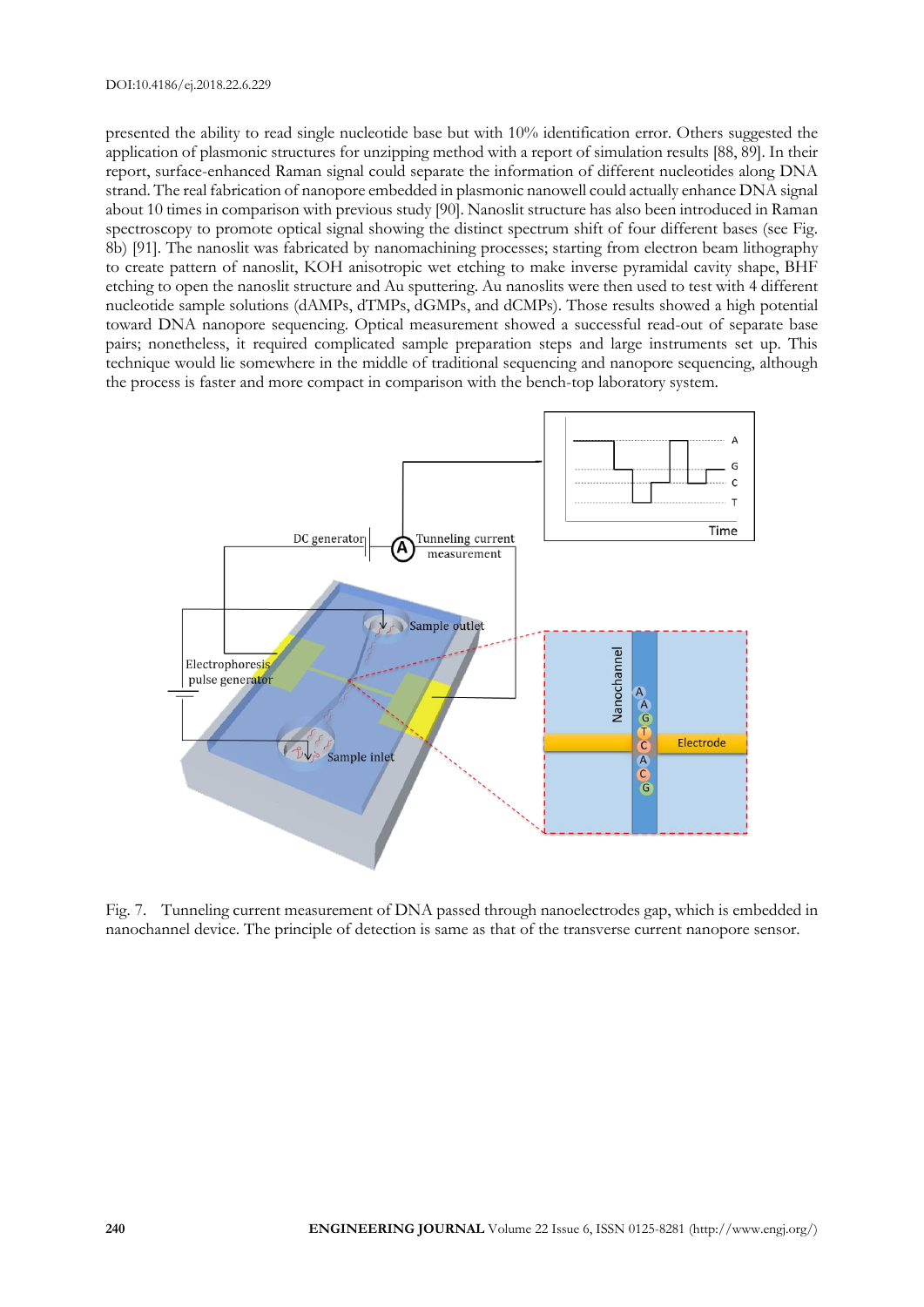

Fig. 8. (a) The nucleotides mapped with 4 four arrangements of two-unit code oligomers. Those two code oligomers were hybridized with the fluorescent strand and quencher strand. When the hybridized DNA passed through the pore, the optical signal is detected by fluorescent emission. (b) The measurement setup of nanopore device with nanoslit cavity to enhance Raman signal. They showed distinct Raman peak shift for 4 four different nucleotides [91].

## **4.3. Force Detection**

Optical tweezers has been applied to manipulate and measure mechanical properties of single molecules [92, 93]. The analyte was attached to the microbead, which controlled the position by laser beam. The optical trapping concept was adopted for nanopore DNA sequencing since 2006 [94]. In the vicinity of the pore, the voltage bias drove the DNA through the pore by an applied electric field. The optical trap force was measured and it correlated well with the travelling distance of bead against an electric force. The measuring force could determine the effective charge of DNA according to its length. In addition, they observed the simultaneous force and ionic current response when DNA passing through the pore (see Fig. 9) [94]. Optical tweezers not only control the translocation of DNA, but also waver single DNA back and forth through the pore [95]. Trepagnier *et al*. applied optical tweezers to move the DNA molecules backward and forward in the vicinity of nanopore with only 10 mV, which is about 10 times less than the bias voltage required to drive DNA through the nanopore in the first place. This result provided the ability to conduct multiple measurements of same DNA molecules. They can manage the movement of DNA by varying the voltage in the DNA flossing. In addition, optical tweezers were applied to other analytes, such as protein coated DNA [96] and dsRNA [97]. Recent studies utilized optical tweezers together with lipid bilayer coated membrane to suppress electroosmotic flow speed [98]. Force detection provides the advantage toward the DNA translocation dynamic; nevertheless, system is comparatively large and complex. In addition, the capturing of long DNA strand is troublesome via optical trapping.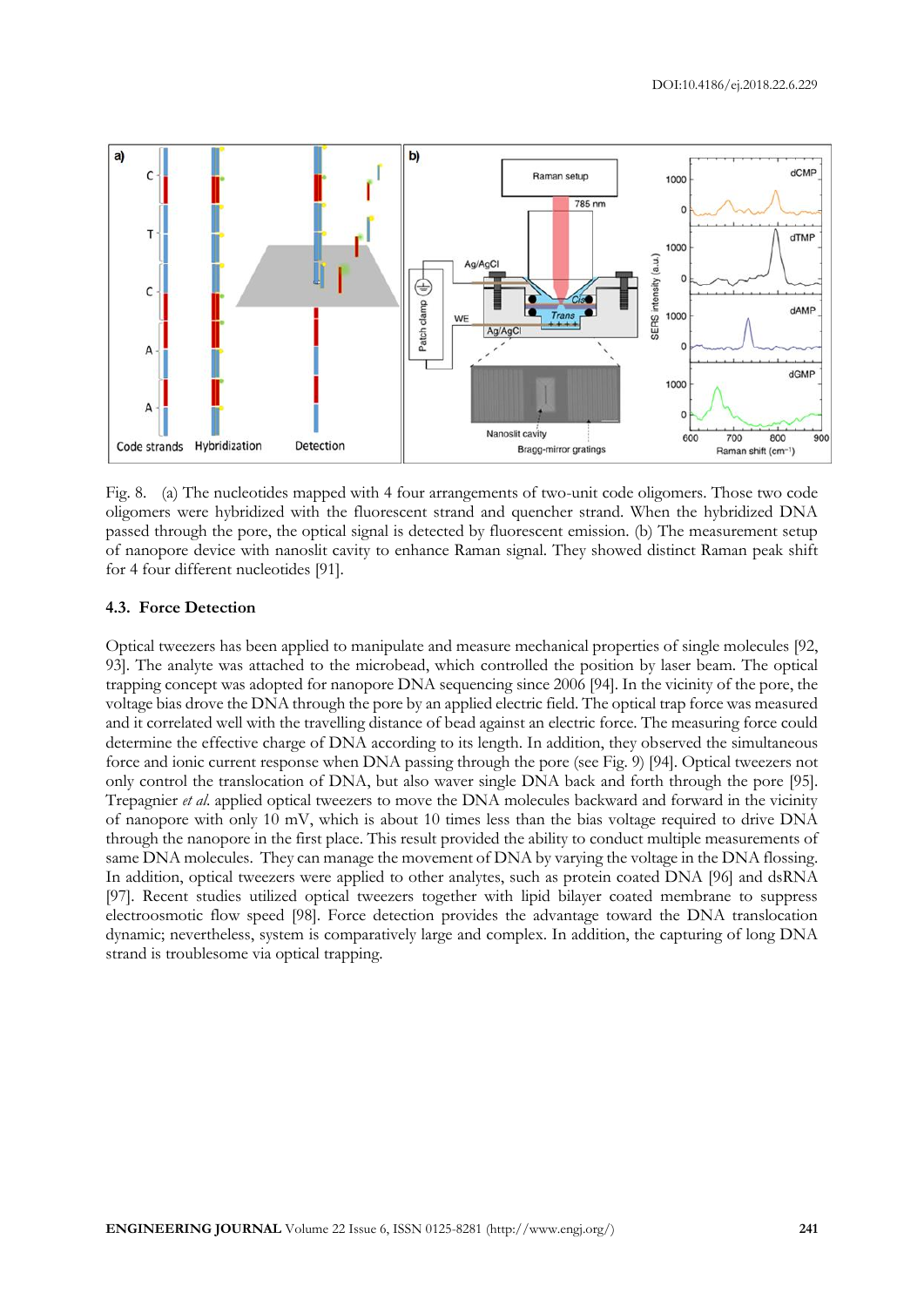

Fig. 9. The result comparison between ionic current measurement and displacement measuring of DNA by optical tweezers before and after DNA travel through the pore [94].

## **5. Synthetic Nanopore Fabrication**

The synthetic nanopore adopted the conventional micro/nanofabrication techniques to create an artificial pore on the membrane materials [99]. The first solid-state nanopore was fabricated using ion beam sculpturing technique on silicon nitride material [18]. Afterwards, various materials were introduced as nanopore membrane materials, e.g. semiconductors (Si, SiO<sub>2</sub>, Si<sub>3</sub>N<sub>4</sub>, SiC, Al<sub>2</sub>O<sub>3</sub>, ZnO, BN), metals (Au, Al, Ni, Mg) and polymers (polyimide, polyethylene terephthalate and polycarbonate). Likewise, number of fabrication techniques were applied upon variety of materials, such as particles beam sculpting, controlling deposition, focus beam drilling, glass nanopipettes, and track etching, etc. Particles beam sculpting method has been used for nanopore fabrication by using ion beam either open the small pore that prepared with back etching (Fig. 10a) or closing the large pore that was made by FIB or wet etching (Fig. 10b) [18, 24, 100-109]. The size reduction by atomic layer deposition (ALD) has similar principle with the sculpting method, unless the pore closing step is done by uniform coating [21, 110, 111]. Evaporation of metal has been applied to shrink nanopores as well [112, 113]. Meanwhile, direct drilling is a single step process that supplied a small ion or electron beam to drill a very thin substrate at once to create small pore (Fig. 10c) [46, 47, 100, 114]. For glass materials, the nanopore can be constructed by laser heating to draw the hole accompanied with mechanical force to open the pore (Fig. 10d) [115-117]. Polymer pores are usually fabricated by ion track etching (Fig. 10e) [118-120]. At first, high energy ions bombarded the membrane material to create a nanopore track, then applied wet etchant to remove the damaged area resulting in an open-pore structure. The organic pore structure can also be fabricated and controlled by thermal decomposition [42, 43]. Other than those conventional techniques, some groups introduced elastomeric membrane as a size-tunable nanopore by applying a mechanical strain on polymer, i.e. polyurethane (Fig. 10f) [121-123]. This sizealterable nanopore allows a real time diameter adjustment to enhance signal and increase the reproducibility of the detection result. It entails a higher reliability of the nanopore size distribution data, which is crucial in the analysis of the nanopore sensor. The conventional fix-sized nanopore researches required several pore fabrication in order to attain pore-size differentiation data that would increase sampling errors. Recently, a promising synthetic nanomaterial has been proposed as a candidate for nanopore based sensor, namely graphene, owing to its exceptional electrical and mechanical properties. Graphene thickness is especially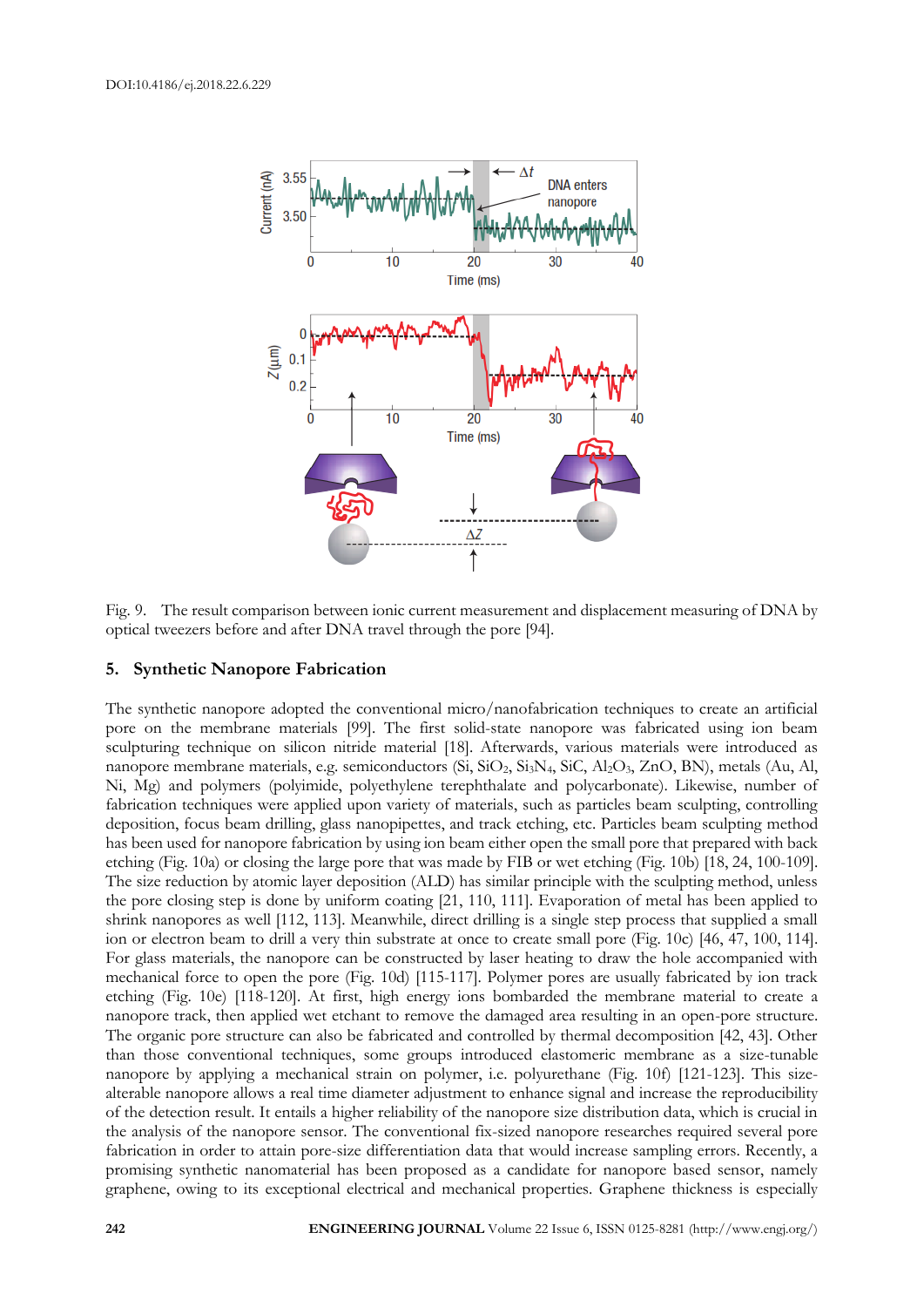comparable to the DNA basepair unit (0.34 nm), lending a better potential to read signal from each DNA nucleotide. Fabrications of small pores using electroburing or particles beam lithography process on graphene membrane have been reported [124-129]. Nanopore fabrication processes together with the sensor development are, currently, on-going to achieve the actual basepair DNA-sequencing. Many fabrication techniques have been introduced according to the proposing materials and new measurement schemes.



Fig. 10. (a) Particle sculpturing method can open a small pore in the thin region. (b) Large pore can be closed either by ion sculpting or deposition. (c) Direct drilling was used to make a small pore on the thin membrane. (d) Glass pipette created nanopore on glasses by applied laser and mechanical pulling simultaneously. (e) Ion track etching applied heavy ion to create nanopore track and the pore was opened by wet etching. (f) Elastomeric membrane nanopore was fabricate by mechanical punching, the size controllable nanopore was prepared for further adjustment.

## **6. Summary and Future prospects**

Nanopore based DNA sequencing surpasses the conventional sequencing technology in many aspects. Despite those benefits, the most undeniable challenge toward this novel technology is the controlling of DNA translocation speed in the nanopore which prevents the ability to discriminate single nucleotide on the strand of DNA. The development of solution moved toward the manipulation of the DNA translocation in the pore. Many solutions were proposed to overcome such an obstacle, e.g. tuning nanopore membrane, modifying experimental parameters or employing other alternative measurement systems. The analogy of each method was summarized in Table 2. Ionic blockage measurement is the simplest way for device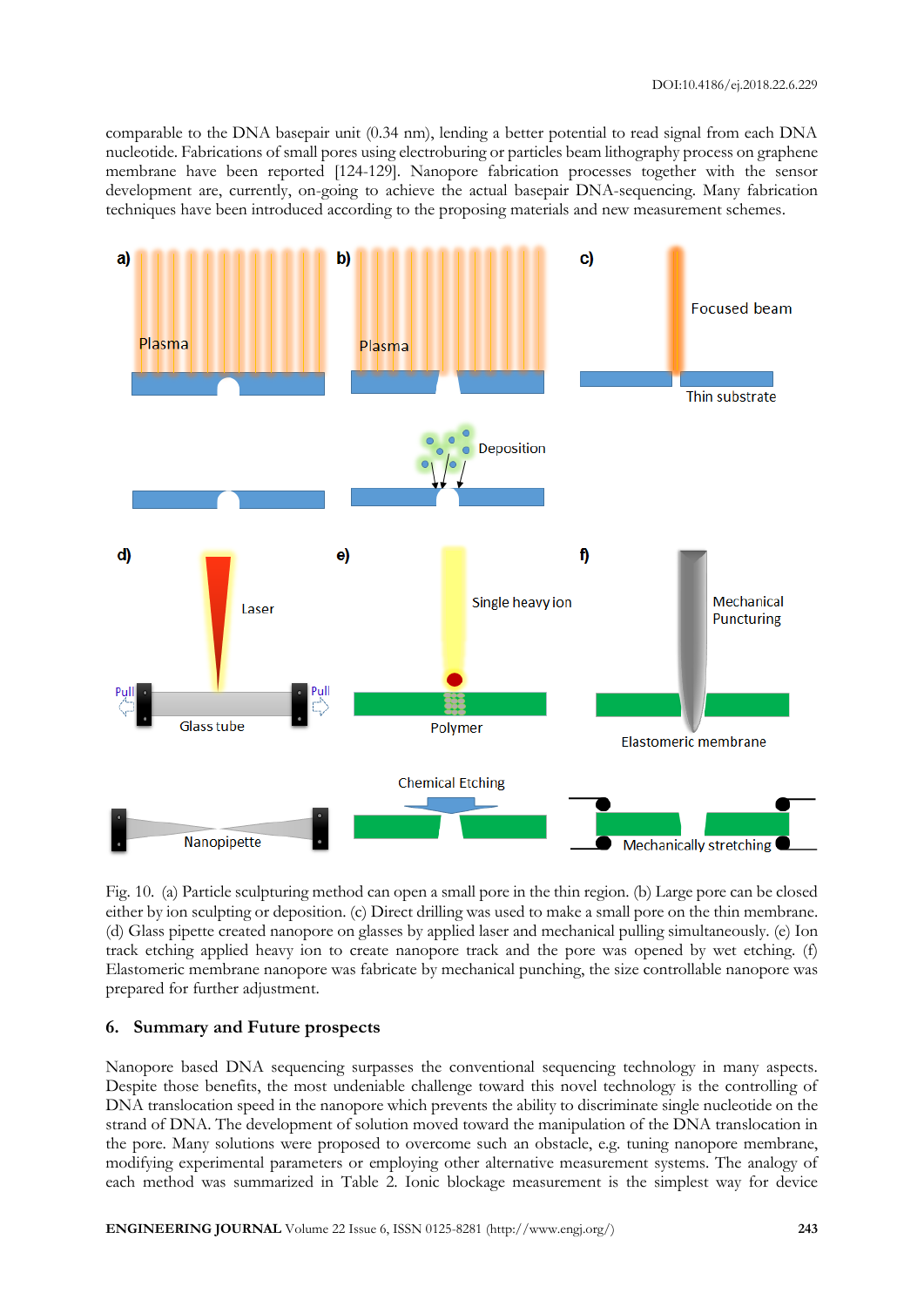fabrication and experimentation; however, the resolution was almost impossible to provide single nucleotide sequencing detection. Optical detection by far reported a DNA sequencing ability, though the tradeoffs would prevent it from portability and industrialization. Force detection was applied to solve translocation problems; however, it was not a standalone approach. Currently, the most promising option is the transverse tunneling current measurement, which provides high resolution, direct measurement of basepair, small system, and ease of quantification. Cooperating with some structure, i.e. nanochannel or surface modification could enhance the controllability of translocation dynamic in the future. Recently, the new idea was proposed to use nanochannel for genome mapping rather than flow sequencing [130]. DNA will be fixed in the channel and measured each section of freeze DNA by a sequence of consecutive detection points. This concept might be skeptical in a way to control a very adjacent detection point and DNA confining. Each system has its own strengths and drawbacks; however, their potential toward DNA sequencing technology has been emphasized. The development of a device is still ongoing to overcome the translocation dynamic of DNA. Novel material and the modification of surface would expect to finally achieve DNA nanopore sequencing technology. In near future, the cooperation of many methods should accomplish the nanogap DNA sequencing technology to attain high resolution, high throughput, low-cost, and simple operating system.

| Method                            | Advantages                                                                                                                                                                                                                        | <b>Drawbacks</b>                                                                                                                                                                        |
|-----------------------------------|-----------------------------------------------------------------------------------------------------------------------------------------------------------------------------------------------------------------------------------|-----------------------------------------------------------------------------------------------------------------------------------------------------------------------------------------|
| Ionic Blockage<br>measurement     | Easiest way to set up the system<br>٠<br>Well developed and contain availability<br>of references<br>Small system                                                                                                                 | Indirect measurement method as<br>measuring the bulk ionic solution<br>Low resolution in compare with<br>$\bullet$<br>other detection methods                                           |
| Transverse Current<br>measurement | Higher resolution to discriminate the<br>$\bullet$<br>basepair at the nanoelectrode gap<br>Gain better opportunity to control the<br>٠<br>translocation of the base pair through<br>the pore by adjustment of transverse<br>field | Fluctuation of the current<br>measurement due to DNA<br>conformation change<br>Large noise caused by DNA<br>$\bullet$<br>interaction and electronic signal of<br>other species          |
| <b>Optical Detection</b>          | Higher resolution for the separation of<br>nucleotides as the unit codes<br>Be able to slow down the DNA<br>$\bullet$<br>translocation by unzipping process                                                                       | Required small pore less than the<br>diameter of the dsDNA (2.2nm) for<br>unzipping process<br>Consume huge amount of time<br>Very complicated steps<br>Required large operating system |
| Force Detection                   | Allow the ability to control the<br>٠<br>translocation velocity through the<br>nanopore                                                                                                                                           | Difficulty in capturing the DNA at<br>٠<br>the pore entrance<br>Required complicated set up of<br>DNA- bead and optical tweezers                                                        |

Table 2. The comparison of nanopore detection methods.

## **Acknowledgement**

This work was supported by Engineering Research Grant, Faculty of Engineering, Chulalongkorn University (No. 002/2562) and International School of Engineering. MEMS and Nanotechnology laboratory facilities to carry out this work is greatly acknowledged.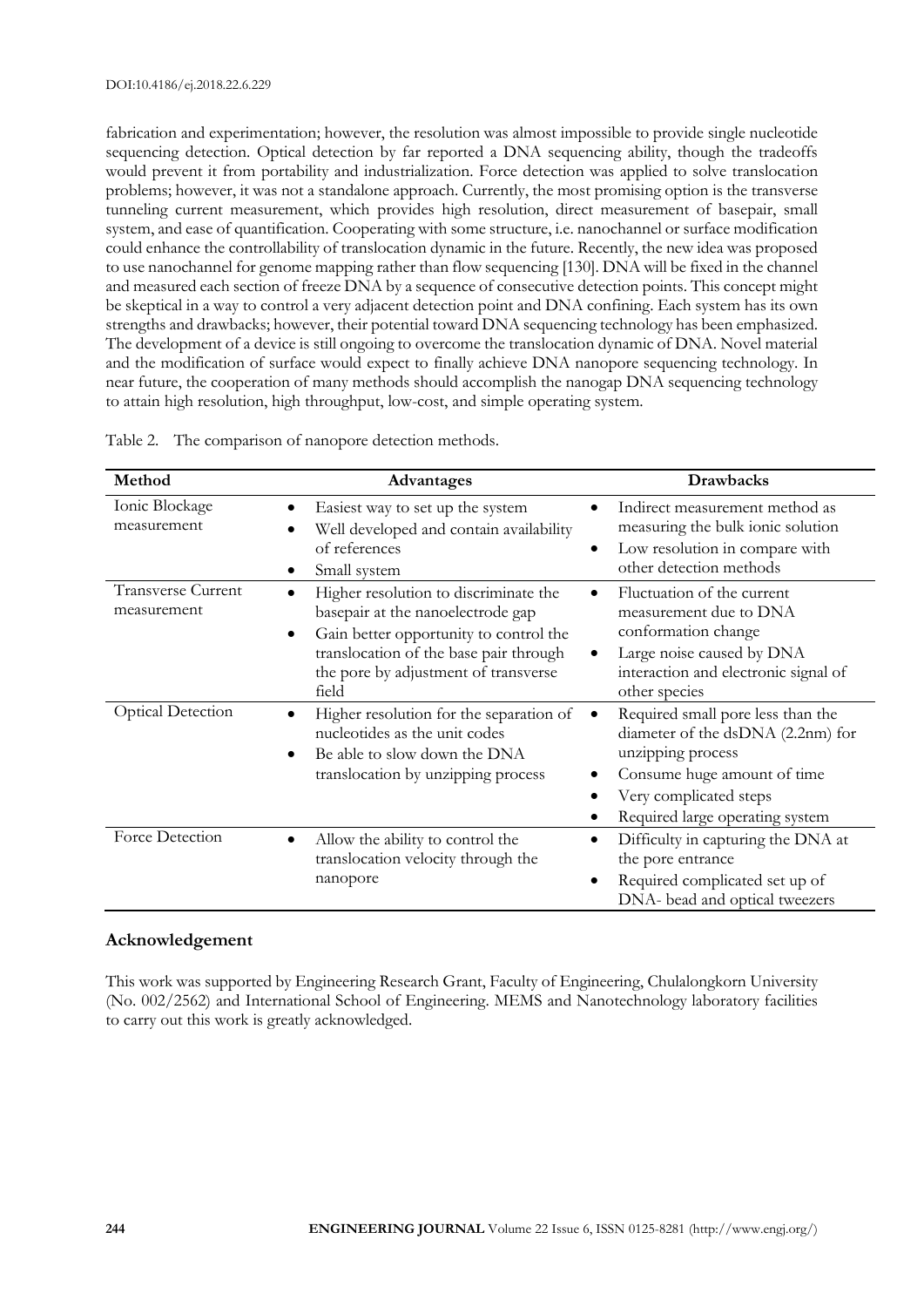## **References**

- [1] S. Howorka and Z. Siwy, "Nanopore analytics: sensing of single molecules," *Chem. Soc. Rev.,* vol. 38, pp. 2360-2384, 2009.
- [2] R. Mulero, A. S. Prabhu, K. J. Freedman, and M. J. Kim, "Nanopore-based devices for bioanalytical applications," *JALA: Journal of the Association for Laboratory Automation,* vol. 15, pp. 243-252, 2010.
- [3] P. sri-uam, C. Linthong, S. Powtongsook, K. Kangvansaichol, and P. Pavasant, "Manipulation of biochemical compositions of Chlorella sp," *Engineering Journal,* vol. 19, no. 4, pp. 13-24, 2015.
- [4] W. Sornkom, K. Asano, and T. Sone, "Use of native promoter-eGFP as a gene reporter on onion epidermis to analyze gene expression of AVR-Pia, an avirulence effector of rice blast pathogen," *Engineering Journal,* vol. 19, pp. 85-94, 2015.
- [5] W. Shi, A. K. Friedman, and L. A. Baker, "Nanopore Sensing," *Anal. Chem.,* vol. 89, pp. 157-188, 2017.
- [6] L.-Q. Gu and J. W. Shim, "Single molecule sensing by nanopores and nanopore devices," *Analyst,*  vol. 135, pp. 441-451, 2010.
- [7] J. J. Kasianowicz, E. Brandin, D. Branton, and D. W. Deamer, "Characterization of individual polynucleotide molecules using a membrane channel," *Proceedings of the National Academy of Sciences,*  vol. 93, pp. 13770-13773, 1996.
- [8] M. Akeson, D. Branton, J. J. Kasianowicz, E. Brandin, and D. W. Deamer, "Microsecond time-scale discrimination among polycytidylic acid, polyadenylic acid, and polyuridylic acid as homopolymers or as segments within single RNA molecules," *Biophys. J.,* vol. 77, pp. 3227-3233, 1999.
- [9] T. Z. Butler, J. H. Gundlach, and M. A. Troll, "Determination of RNA orientation during translocation through a biological nanopore," *Biophys. J.,* vol. 90, pp. 190-199, 2006.
- [10] J. Mathé, A. Aksimentiev, D. R. Nelson, K. Schulten, and A. Meller, "Orientation discrimination of single-stranded DNA inside the α-hemolysin membrane channel," *Proc. Natl. Acad. Sci. U. S. A.,* vol. 102, pp. 12377-12382, 2005.
- [11] A. Meller, L. Nivon, E. Brandin, J. Golovchenko, and D. Branton, "Rapid nanopore discrimination between single polynucleotide molecules," *Proceedings of the National Academy of Sciences,* vol. 97, pp. 1079-1084, 2000.
- [12] A. Meller, L. Nivon, and D. Branton, "Voltage-driven DNA translocations through a nanopore," *Phys. Rev. Lett.,* vol. 86, pp. 3435-3438, 2001.
- [13] H. Wang, J. E. Dunning, A. P.-H. Huang, J. A. Nyamwanda, and D. Branton, "DNA heterogeneity and phosphorylation unveiled by single-molecule electrophoresis," *Proc. Natl. Acad. Sci. U. S. A.*, vol. 101, pp. 13472-13477, 2004.
- [14] S. Benner, R. J. A. Chen, N. A. Wilson, R. Abu-Shumays, N. Hurt, K. R. Lieberman, D. W. Deamer, W. B. Dunbar, and M. Akeson, "Sequence-specific detection of individual DNA polymerase complexes in real time using a nanopore," *Nat Nano,* vol. 2, pp. 718-724, 2007.
- [15] I. M. Derrington, T. Z. Butler, M. D. Collins, E. Manrao, M. Pavlenok, M. Niederweis, and J. H. Gundlach, "Nanopore DNA sequencing with MspA," *Proceedings of the National Academy of Sciences*, vol. 107, no. 37, pp. 16060-16065. 2010.
- [16] N. Mitchell and S. Howorka, "Chemical tags facilitate the sensing of individual DNA strands with nanopores," *Angewandte Chemie,* vol. 120, pp. 5647-5650, 2008.
- [17] M. Rincon-Restrepo, E. Mikhailova, H. Bayley, and G. Maglia, "Controlled translocation of individual DNA molecules through protein nanopores with engineered molecular brakes," *Nano Lett.,*  vol. 11, pp. 746-750, 2011.
- [18] J. Li, D. Stein, C. McMullan, D. Branton, M. J. Aziz, and J. A. Golovchenko, *Ion-Beam Sculpting at Nanometre Length Scales*. 2001, vol. 412.
- [19] J. Li, M. Gershow, D. Stein, E. Brandin, and J. A. Golovchenko, "DNA molecules and configurations in a solid-state nanopore microscope," *Nature Materials,* vol. 2, p. 611, 2003.
- [20] W. B. Coulter, "Means for counting particles suspended in a fluid," US2656508, Oct. 20, 1953.
- [21] P. Chen, T. Mitsui, D. B. Farmer, J. Golovchenko, R. G. Gordon, and D. Branton, "Atomic layer deposition to fine-tune the surface properties and diameters of fabricated nanopores," *Nano Lett.,*  vol. 4, pp. 1333-1337, 2004.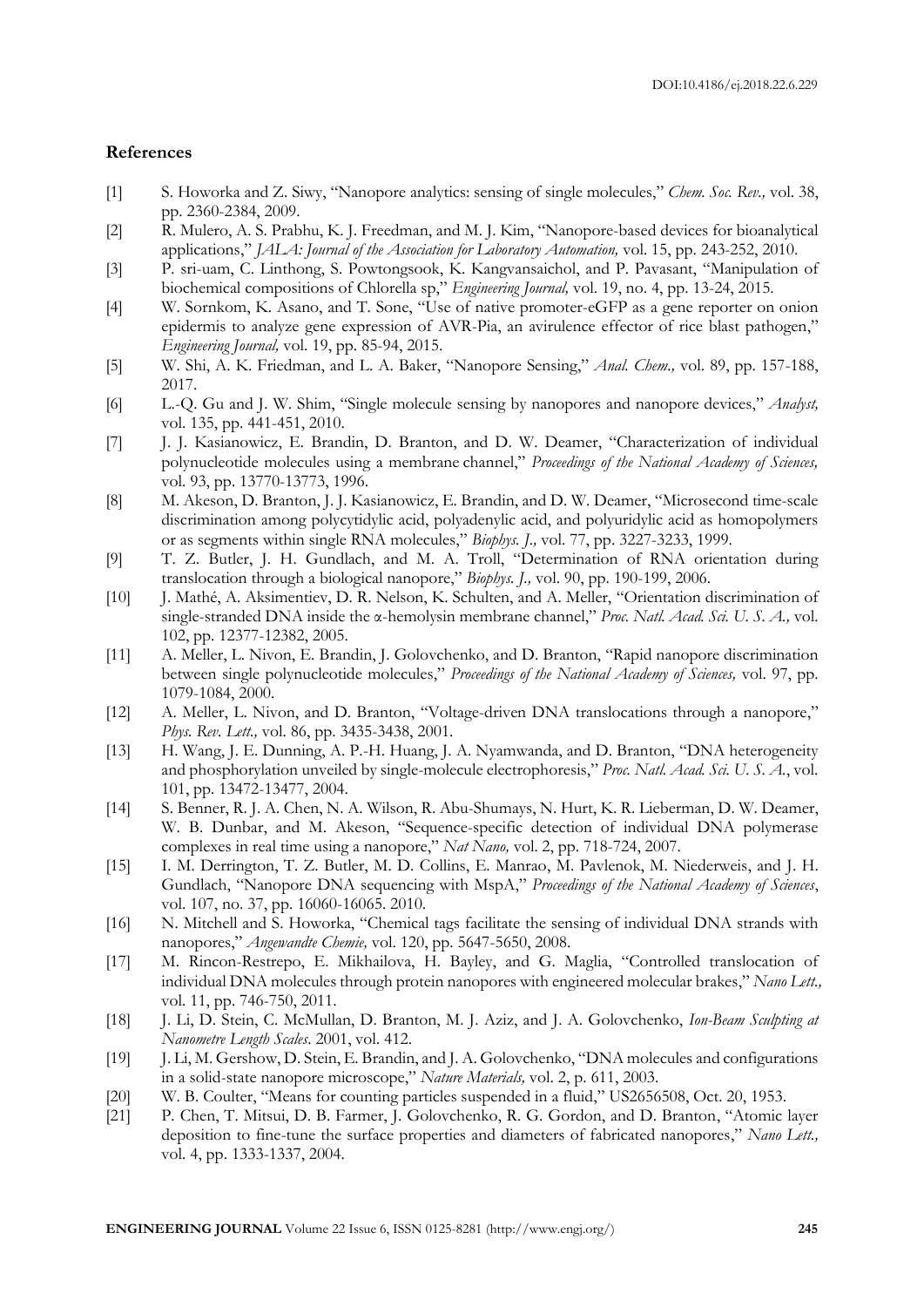- [22] P. Chen, J. Gu, Y. Kim, Q. Wang, and D. Branton, "Probing single molecules transport using fabricated nanopore," *Nano Lett.,* vol. 4, p. 2293, 2004.
- [23] A. J. Storm, C. Storm, J. H. Chen, H. Zandbergen, J. F. Joanny, and C. Dekker, "Fast DNA translocation through a solid-state nanopore," *Nano Lett.,* vol. 5, p. 1193, 2005.
- [24] C. Ho, R. Qiao, J. B. Heng, A. Chatterjee, R. J. Timp, N. R. Aluru, and G. Timp, "Electrolytic transport through a synthetic nanometer-diameter pore," *Proc. Natl. Acad. Sci. U. S. A.,* vol. 102, pp. 10445-10450, 2005.
- [25] Z. Siwy, I. D. Kosińska, A. Fuliński, and C. R. Martin, "Asymmetric diffusion through synthetic nanopores," *Phys. Rev. Lett.,* vol. 94, p. 048102, 2005.
- [26] M. Wanunu, J. Sutin, B. McNally, A. Chow, and A. Meller, "DNA translocation governed by interactions with solid-state nanopores," *Biophys. J.,* vol. 95, pp. 4716-4725, 2008.
- [27] D. Fologea, M. Gershow, B. Ledden, D. S. McNabb, J. A. Golovchenko, and J. Li, "Detecting single stranded DNA with a solid state nanopore," *Nano Lett.,* vol. 5, pp. 1905-1909, 2005.
- [28] D. Fologea, E. Brandin, J. Uplinger, D. Branton, and J. Li, "DNA conformation and base number simultaneously determined in a nanopore," *Electrophoresis,* vol. 28, p. 3186, 2007.
- [29] X. Liu, M. M. Skanata, and D. Stein, "Entropic cages for trapping DNA near a nanopore," *Nature Communications,* vol. 6, p. 6222, 2015.
- [30] N. A. W. Bell, M. Muthukumar, and U. F. Keyser, "Translocation frequency of double-stranded DNA through a solid-state nanopore," *Physical review. E,* vol. 93, pp. 022401-022401, 2016.
- [31] F. Rivas, O. K. Zahid, H. L. Reesink, B. T. Peal, A. J. Nixon, P. L. DeAngelis, A. Skardal, E. Rahbar, and A. R. Hall, "Label-free analysis of physiological hyaluronan size distribution with a solid-state nanopore sensor," *Nature Communications,* vol. 9, p. 1037, 2018.
- [32] R. M. M. Smeets, U. F. Keyser, D. Krapf, M.-Y. Wu, N. H. Dekker, and C. Dekker, "Salt dependence of ion transport and DNA translocation through solid-state nanopores," *Nano Lett.,* vol. 6, pp. 89- 95, 2005.
- [33] D. Fologea, J. Uplinger, B. Thomas, D. S. McNabb, and J. Li, "Slowing DNA translocation in a solid-state nanopore," *Nano Lett.,* vol. 5, p. 1734, 2005.
- [34] A. K. Geim and K. S. Novoselov, "The rise of graphene," *Nat Mater,* vol. 6, pp. 183-191, 2007.
- [35] F. Schedin, A. K. Geim, S. V. Morozov, E. W. Hill, P. Blake, M. I. Katsnelson, and K. S. Novoselov, "Detection of individual gas molecules adsorbed on graphene," *Nat Mater,* vol. 6, pp. 652-655, 2007.
- [36] C. Lee, X. Wei, J. W. Kysar, and J. Hone, "Measurement of the elastic properties and intrinsic strength of monolayer graphene," *Science,* vol. 321, pp. 385-388, 2008.
- [37] S. Garaj, W. Hubbard, A. Reina, J. Kong, D. Branton, and J. A. Golovchenko, "Graphene as a subnanometre trans-electrode membrane," *Nature,* vol. 467, pp. 190-193, 2010.
- [38] C. A. Merchant, K. Healy, M. Wanunu, V. Ray, N. Peterman, J. Bartel, M. D. Fischbein, K. Venta, Z. Luo, A. C. Johnson, and M. Drndic, "DNA translocation through graphene nanopores," *Nano Lett.,* vol. 10, pp. 2915-2921, 2010.
- [39] F. Traversi, C. Raillon, S. M. Benameur, K. Liu, S. Khlybov, M. Tosun, D. Krasnozhon, A. Kis, and A. Radenovic, "Detecting the translocation of DNA through a nanopore using graphene nanoribbons," *Nature Nanotechnology,* vol. 8, p. 939, 2013.
- [40] B. Song, G. g. F. Schneider, Q. Xu, G. g. Pandraud, C. Dekker, and H. Zandbergen, "Atomic-scale electron-beam sculpting of near-defect-free graphene nanostructures," *Nano Lett.,* vol. 11, pp. 2247- 2250, 2011.
- [41] G. F. Schneider, S. W. Kowalczyk, V. E. Calado, G. g. Pandraud, H. W. Zandbergen, L. M. K. Vandersypen, and C. Dekker, "DNA translocation through graphene nanopores," *Nano Lett.,* vol. 10, pp. 3163-3167, 2010.
- [42] G. F. Schneider, Q. Xu, S. Hage, S. Luik, J. N. H. Spoor, S. Malladi, H. Zandbergen, and C. Dekker, "Tailoring the hydrophobicity of graphene for its use as nanopores for DNA translocation," *Nature Communications,* vol. 4, p. 2619, 2013.
- [43] S. Banerjee, J. Wilson, J. Shim, M. Shankla, E. A. Corbin, A. Aksimentiev, and R. Bashir, "Slowing DNA transport using graphene–DNA interactions," *Advanced functional materials,* vol. 25, pp. 936-946, 2015.
- [44] C. Plesa, N. van Loo, P. Ketterer, H. Dietz, and C. Dekker, "Velocity of DNA during translocation through a solid-state nanopore," *Nano Lett.,* vol. 15, pp. 732-737, 2015.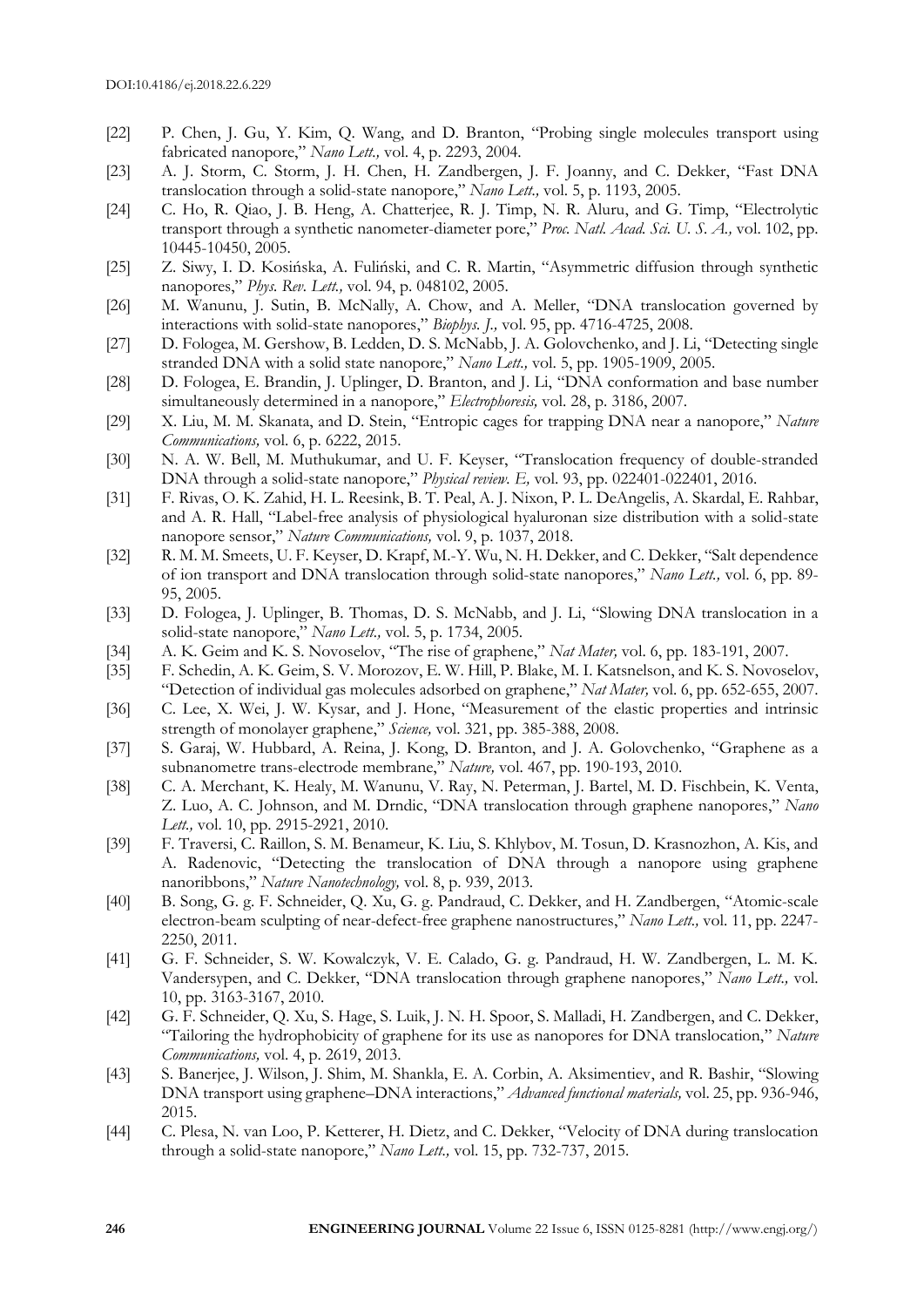- [45] S. J. Heerema, L. Vicarelli, S. Pud, R. N. Schouten, H. W. Zandbergen, and C. Dekker, "Probing DNA translocations with inplane current signals in a graphene nanoribbon with a nanopore," *ACS Nano,* vol. 12, pp. 2623-2633, 2018.
- [46] D. P. Hoogerheide, B. Lu, and J. A. Golovchenko, "Pressure–voltage trap for dna near a solid-state nanopore," *ACS Nano,* vol. 8, pp. 7384-7391, 2014.
- [47] Q. Liu, H. Wu, L. Wu, X. Xie, J. Kong, X. Ye, and L. Liu, "Voltage-driven translocation of DNA through a high throughput conical solid-state nanopore," *PLoS One,* vol. 7, p. e46014, 2012.
- [48] C. Plesa, N. van Loo, and C. Dekker, "DNA nanopore translocation in glutamate solutions," *Nanoscale,* vol. 7, pp. 13605-13609, 2015.
- [49] A. Meller and D. Branton, "Single molecule measurements of DNA transport through a nanopore," *Electrophoresis,* vol. 23, pp. 2583-2591, 2002.
- [50] D. V. Verschueren, M. P. Jonsson, and C. Dekker, "Temperature dependence of DNA translocations through solid-state nanopores," *Nanotechnology,* vol. 26, pp. 234004-234004, 2015.
- [51] H. Chang, F. Kosari, G. Andreadakis, M. A. Alam, G. Vasmatzis, and R. Bashir, "DNA-mediated fluctuations in ionic current through silicon oxide nanopore channels," *Nano Lett.,* vol. 4, pp. 1551- 1556, 2004.
- [52] M. Wanunu, W. Morrison, Y. Rabin, A. Y. Grosberg, and A. Meller, "Electrostatic focusing of unlabelled DNA into nanoscale pores using a salt gradient," *Nat Nano,* vol. 5, pp. 160-165, 2010.
- [53] J. Larkin, R. Henley, D. C. Bell, T. Cohen-Karni, J. K. Rosenstein, and M. Wanunu, "Slow DNA transport through nanopores in hafnium oxide membranes," *ACS Nano,* vol. 7, pp. 10121-10128, 2013.
- [54] Y. Qiu, C. Arcadia, M. Amin Alibakhshi, J. Rosenstein, and M. Wanunu, "Nanopore fabrication in ultrathin HFO<sub>2</sub> membranes for nanopore-based DNA sequencing," *Biophys. J.*, vol. 114, p. 179a, 2018.
- [55] Y.-H. Qiu, K. Li, W.-Y. Chen, W. Si, Q.-Y. Tan, and Y.-F. Chen, "Ion and water transport in chargemodified graphene nanopores," *Chinese Physics B,* vol. 24, p. 108201, 2015.
- [56] R. C. Rollings, A. T. Kuan, and J. A. Golovchenko, "Ion selectivity of graphene nanopores," *Nature Communications,* vol. 7, p. 11408, 2016.
- [57] A. H. Squires, J. S. Hersey, M. W. Grinstaff, and A. Meller, "A nanopore–nanofiber mesh biosensor to control DNA translocation," *J. Am. Chem. Soc.,* vol. 135, pp. 16304-16307, 2013.
- [58] Y. Goto, T. Haga, I. Yanagi, T. Yokoi, and K.-i. Takeda, "Deceleration of single-stranded DNA passing through a nanopore using a nanometre-sized bead structure," *Sci. Rep.,* vol. 5, p. 16640, 2015.
- [59] J. W. Lee and T. G. Thundat, "DNA and RNA sequencing by nanoscale reading through programmable electrophoresis and nanoelectrode-gated tunneling and dielectric detection," *US Patent,* vol. 6, 2005.
- [60] M. Zwolak and M. Di Ventra, "Electronic signature of DNA nucleotides via transverse transport," *Nano Lett.,* vol. 5, p. 421, 2005.
- [61] J. Lagerqvist, M. Zwolak, and M. Di Ventra, "Fast DNA sequencing via transverse electronic transport," *Nano Lett.,* vol. 6, pp. 779-782, 2006.
- [62] X. G. Zhang, P. S. Krstić, R. Zikić, J. C. Wells, and M. Fuentes-Cabrera, "First-principles transversal DNA conductance deconstructed," *Biophys. J.,* vol. 91, pp. L04-L06, 2006.
- [63] T. Ohshiro and Y. Umezawa, "Complementary base-pair-facilitated electron tunneling for electrically pinpointing complementary nucleobases," *Proc. Natl. Acad. Sci. U. S. A.*, vol. 103, pp. 10-14, 2006.
- [64] S. Chang, J. He, A. Kibel, M. Lee, O. Sankey, P. Zhang, and S. Lindsay, "Tunnelling readout of hydrogen-bonding-based recognition," *Nat Nano,* vol. 4, pp. 297-301, 2009.
- [65] M. Tsutsui, M. Taniguchi, K. Yokota, and T. Kawai, "Identifying single nucleotides by tunnelling current," *Nat Nano,* vol. 5, pp. 286-290, 2010.
- [66] S. Kundu, M. K. Brinkmeyer, A. L. Livingston, and S. S. David, "Adenine removal activity and bacterial complementation with the human MutY homologue (MUTYH) and Y165C, G382D, P391L and Q324R variants associated with colorectal cancer," *DNA Repair,* vol. 8, pp. 1400-1410, 2009.
- [67] M. Taniguchi and T. Kawai, "DNA electronics," *Physica E: Low-dimensional Systems and Nanostructures,*  vol. 33, pp. 1-12, 2006.
- [68] A. P. Ivanov, E. Instuli, C. M. McGilvery, G. Baldwin, D. W. McComb, T. Albrecht, and J. B. Edel, "DNA tunneling detector embedded in a nanopore," *Nano Lett.,* vol. 11, pp. 279-285, 2011.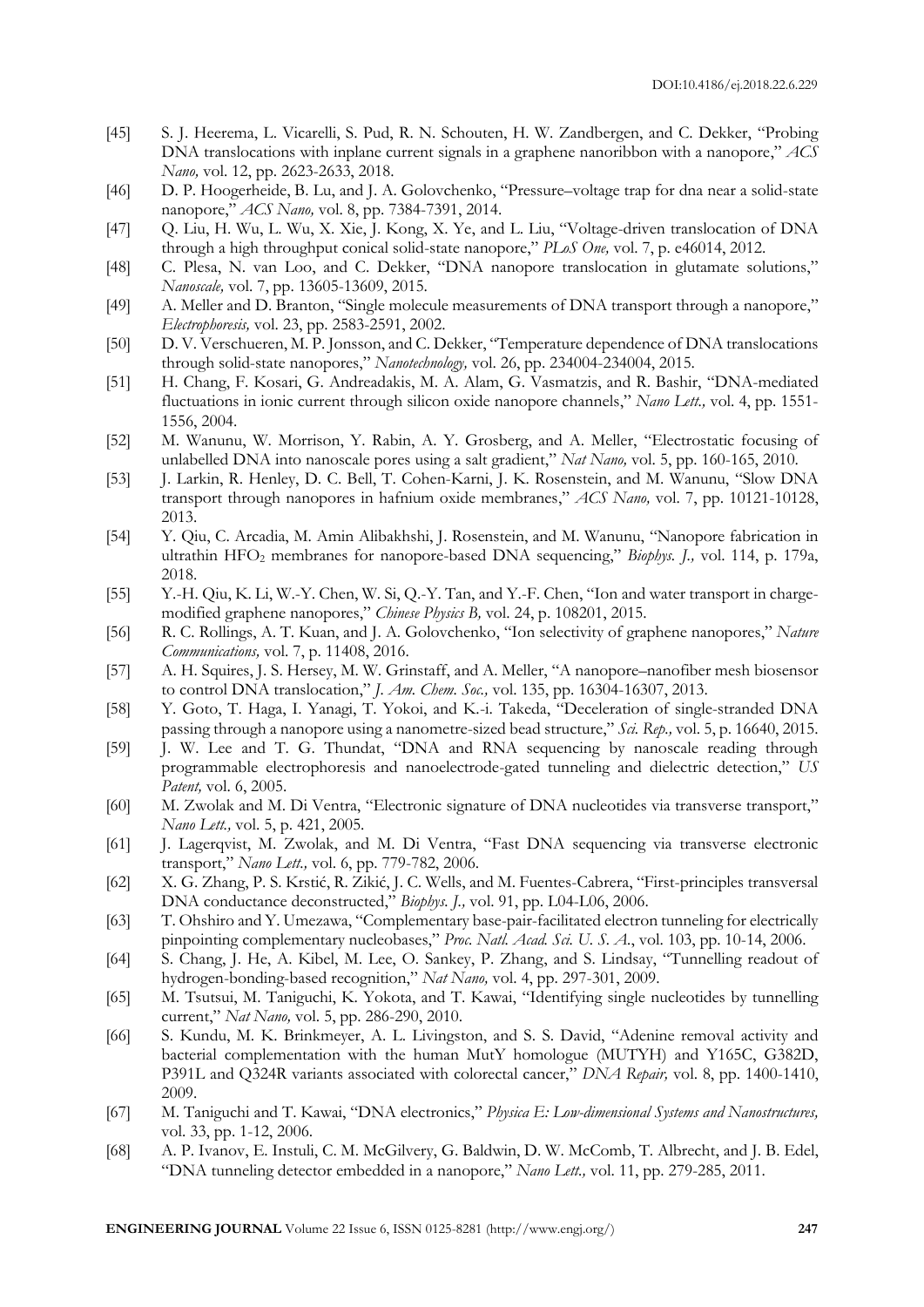- [69] H. W. C. Postma, "Rapid sequencing of individual DNA molecules in graphene nanogaps," *Nano Lett.,* vol. 10, pp. 420-425, 2010.
- [70] H. Jeong, H. S. Kim, S.-H. Lee, D. Lee, Y. H. Kim, and N. Huh, "Quantum interference in DNA bases probed by graphene nanoribbons," *Applied Physics Letters,* vol. 103, p. 023701, 2013.
- [71] J. Prasongkit, A. Grigoriev, B. Pathak, R. Ahuja, and R. H. Scheicher, "Theoretical study of electronic transport through DNA nucleotides in a double-functionalized graphene nanogap," *The Journal of Physical Chemistry C,* vol. 117, pp. 15421-15428, 2013.
- [72] A. Bellunato, S. D. Vrbica, C. Sabater, E. W. de Vos, R. Fermin, K. N. Kanneworff, F. Galli, J. M. Van Ruitenbeek, and G. F. Schneider, "Dynamic tunneling junctions at the atomic intersection of two twisted graphene edges," *Nano Lett.,* vol. 18, pp. 2505-2510, 2018.
- [73] X. Liang and S. Y. Chou, "Nanogap detector inside nanofluidic channel for fast real-time label-free DNA analysis," *Nano Lett.,* vol. 8, pp. 1472-1476, 2008.
- [74] M. Tsutsui, Y. He, M. Furuhashi, S. Rahong, M. Taniguchi, and T. Kawai, "Transverse electric field dragging of DNA in a nanochannel," *Sci. Rep.,* vol. 2, p. 394, 2012.
- [75] S. K. Min, W. Y. Kim, Y. Cho, and K. S. Kim, "Fast DNA sequencing with a graphene-based nanochannel device," *Nature Nanotechnology,* vol. 6, p. 162, 2011.
- [76] L. Binquan, W. Chao, R. Ajay, and S. Gustavo, "Controlling the motion of DNA in a nanochannel with transversal alternating electric voltages," *Nanotechnology,* vol. 25, p. 265101, 2014.
- [77] J. Zhou, Y. Wang, L. D. Menard, S. Panyukov, M. Rubinstein, and J. M. Ramsey, "Enhanced nanochannel translocation and localization of genomic DNA molecules using three-dimensional nanofunnels," *Nature Communications,* vol. 8, p. 807, 2017.
- [78] G. V. Soni and A. Meller, "Progress toward ultrafast DNA sequencing using solid-state nanopores," *Clin. Chem.,* vol. 53, pp. 1996-2001, 2007.
- [79] S. Tyagi and F. R. Kramer, "Molecular beacons: Probes that fluoresce upon hybridization," *Nat Biotech,* vol. 14, pp. 303-308, 1996.
- [80] G. Bonnet, S. Tyagi, A. Libchaber, and F. R. Kramer, "Thermodynamic basis of the enhanced specificity of structured DNA probes," *Proceedings of the National Academy of Sciences,* vol. 96, pp. 6171- 6176, 1999.
- [81] J. Mathe, H. Visram, V. Viasnoff, Y. Rabin, and A. Meller, "Nanopore unzipping of individual DNA hairpin molecules," *Biophys. J.,* vol. 87, p. 3205, 2004.
- [82] J. Mathe, A. Arinstein, Y. Rabin, and A. Meller, "Equilibrium and irreversible unzipping of DNA in a nanopore," *Europhys. Lett.,* vol. 73, p. 128, 2006.
- [83] A. F. Sauer-Budge, J. A. Nyamwanda, D. K. Lubensky, and D. Branton, "Unzipping kinetics of double-stranded DNA in a nanopore," *Phys. Rev. Lett.,* vol. 90, p. 238101, 2003.
- [84] I. Braslavsky, B. Hebert, E. Kartalov, and S. R. Quake, "Sequence information can be obtained from single DNA molecules," *Proceedings of the National Academy of Sciences*, vol. 100, pp. 3960-3964, 2003.
- [85] M. Wanunu, A. Meller, P. Selvin, and T. J. Ha, *Single-Molecule Techniques: A Laboratory Manual*. 2008, vol. 8, p. 395.
- [86] G. V. Soni, A. Singer, Z. Yu, Y. Sun, B. McNally, and A. Meller, "Synchronous optical and electrical detection of biomolecules traversing through solid-state nanopores," *Rev. Sci. Instrum.,* vol. 81, p. 014301, 2010.
- [87] B. McNally, A. Singer, Z. Yu, Y. Sun, Z. Weng, and A. Meller, "Optical recognition of converted DNA nucleotides for single-molecule DNA sequencing using nanopore arrays," *Nano Lett.,* vol. 10, pp. 2237-2244, 2010.
- [88] M. Belkin, S.-H. Chao, M. P. Jonsson, C. Dekker, and A. Aksimentiev, "Plasmonic nanopores for trapping, controlling displacement, and sequencing of DNA," *ACS Nano,* vol. 9, pp. 10598-10611, 2015.
- [89] S. Kerman, C. Chen, Y. Li, W. Van Roy, L. Lagae, and P. Van Dorpe, "Raman fingerprinting of single dielectric nanoparticles in plasmonic nanopores," *Nanoscale,* vol. 7, pp. 18612-18618, 2015.
- [90] N. Assad Ossama, T. Gilboa, J. Spitzberg, M. Juhasz, E. Weinhold, and A. Meller, "Light-enhancing Plasmonic—Nanopore biosensor for superior single-molecule detection," *Advanced Materials,* vol. 29, p. 1605442, 2016.
- [91] C. Chen, Y. Li, S. Kerman, P. Neutens, K. Willems, S. Cornelissen, L. Lagae, T. Stakenborg, and P. Van Dorpe, "High spatial resolution nanoslit SERS for single-molecule nucleobase sensing," *Nature Communications,* vol. 9, p. 1733, 2018.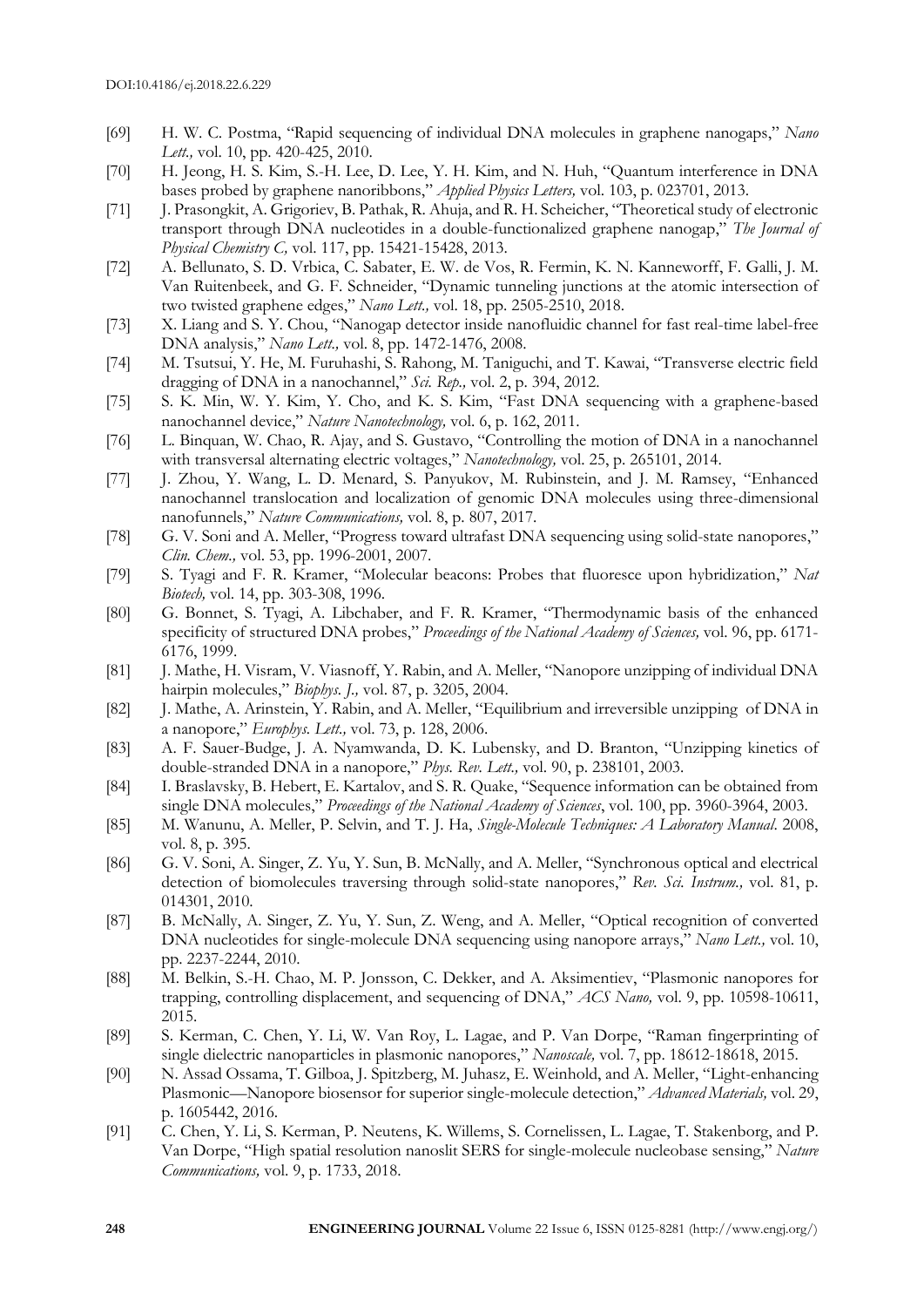- [92] C. Bustamante, Z. Bryant, and S. B. Smith, "Ten years of tension: Single-molecule DNA mechanics," *Nature,* vol. 421, pp. 423-427, 2003.
- [93] K. C. Neuman and S. M. Block, "Optical trapping," *Rev. Sci. Instrum.,* vol. 75, pp. 2787-2809, 2004.
- [94] U. F. Keyser, B. N. Koeleman, S. van Dorp, D. Krapf, R. M. M. Smeets, S. G. Lemay, N. H. Dekker, and C. Dekker, "Direct force measurements on DNA in a solid-state nanopore," *Nat Phys*, vol. 2, pp. 473-477, 2006.
- [95] E. H. Trepagnier, A. Radenovic, D. Sivak, P. Geissler, and J. Liphardt, "Controlling DNA capture and propagation through artificial nanopores," *Nano Lett.*, vol. 7, pp. 2824-2830, 2007.
- [96] A. R. Hall, S. van Dorp, S. G. Lemay, and C. Dekker, "Electrophoretic force on a protein-coated DNA molecule in a solid-state nanopore," *Nano Lett.*, vol. 9, pp. 4441-4445, 2009.
- [97] M. van den Hout, I. D. Vilfan, S. Hage, and N. H. Dekker, "Direct force measurements on doublestranded RNA in solid-state nanopores," *Nano Lett.*, vol. 10, pp. 701-707, 2010.
- [98] L. Galla, A. J. Meyer, A. Spiering, A. Sischka, M. Mayer, A. R. Hall, P. Reimann, and D. Anselmetti, "Hydrodynamic slip on DNA observed by optical tweezers-controlled translocation experiments with solid-state and lipid-coated nanopores," *Nano Lett.*, vol. 14, pp. 4176-4182, 2014.
- [99] A. Pimpin and W. Srituravanich, "Review on micro- and nanolithography techniques and their applications," *Engineering Journal*, vol. 16, pp. 37-56, 2012.
- [100] A. J. Storm, J. H. Chen, X. S. Ling, H. W. Zandbergen, and C. Dekker, "Fabrication of solid-state nanopores with single-nanometre precision," *Nat Mater*, vol. 2, pp. 537-540, 2003.
- [101] D. M. Stein, C. J. McMullan, J. Li, and J. A. Golovchenko, "Feedback-controlled ion beam sculpting apparatus," *Rev. Sci. Instrum.*, vol. 75, pp. 900-905, 2004.
- [102] A. L. Biance, J. Gierak, É. Bourhis, A. Madouri, X. Lafosse, G. Patriarche, G. Oukhaled, C. Ulysse, J. C. Galas, Y. Chen, and L. Auvray, "Focused ion beam sculpted membranes for nanoscience tooling," *Microelectronic Engineering*, vol. 83, pp. 1474-1477, 2006.
- [103] H. Chang, S. M. Iqbal, E. A. Stach, A. H. King, N. J. Zaluzec, and R. Bashir, "Fabrication and characterization of solid-state nanopores using a field emission scanning electron microscope," *Applied Physics Letters*, vol. 88, p. 103109, 2006.
- [104] M. J. Kim, M. Wanunu, D. C. Bell, and A. Meller, "Rapid fabrication of uniformly sized nanopores and nanopore arrays for parallel DNA analysis," *Advanced Materials*, vol. 18, pp. 3149-3153, 2006.
- [105] S. Wu, S. R. Park, and X. S. Ling, "Lithography-free formation of nanopores in plastic membranes using laser heating," *Nano Lett.*, vol. 6, pp. 2571-2576, 2006.
- [106] W. M. Zhang, Y. G. Wang, J. Li, J. M. Xue, H. Ji, Q. Ouyang, J. Xu, and Y. Zhang, "Controllable shrinking and shaping of silicon nitride nanopores under electron irradiation," *Applied Physics Letters*, vol. 90, p. 163102, 2007.
- [107] S. Wu, F. Cao, H. Zheng, H. Sheng, C. Liu, Y. Liu, D. Zhao, and J. Wang, "Fabrication of faceted nanopores in magnesium," *Applied Physics Letters,* vol. 103, p. 243101, 2013.
- [108] S. Liu, B. Lu, Q. Zhao, J. Li, T. Gao, Y. Chen, Y. Zhang, Z. Liu, Z. Fan, F. Yang, and L. You, "Boron nitride nanopores: Highly sensitive DNA single-molecule detectors," *Advanced Materials*, vol. 25, pp. 4549-4554, 2013.
- [109] R. Anuwattana, C. Patkool, and P. Chawakitchareon, "Carbon dioxide adsorption using activated carbon via chemical vapor deposition process," *Engineering Journal*, vol. 20, pp. 59-68, 2016.
- [110] J. Nilsson, J. R. I. Lee, T. V. Ratto, and S. E. Létant, "Localized functionalization of single nanopores," *Advanced Materials*, vol. 18, pp. 427-431, 2006.
- [111] S.-W. Nam, M. J. Rooks, K.-B. Kim, and S. M. Rossnagel, "Ionic field effect transistors with sub-10 nm multiple nanopores," *Nano Lett.*, vol. 9, pp. 2044-2048, 2009.
- [112] E. B. Kalman, O. Sudre, I. Vlassiouk, and Z. S. Siwy, "Control of ionic transport through gated single conical nanopores," *Anal. Bioanal. Chem.*, vol. 394, pp. 413-419, 2009.
- [113] W. Ruoshan, P. Daniel, Z. Andreas, D. Markus, and R. Ulrich, "Fabrication of metallized nanopores in silicon nitride membranes for single-molecule sensing," *Small*, vol. 6, pp. 1406-1414, 2010.
- [114] J. B. Heng, V. Dimitrov, Y. V. Grinkova, C. Ho, T. Kim, D. Muller*.*, S. Sligar, T. Sorsch, R. Twesten, R. Timp, and G. Timp, "The detection of DNA using a silicon nanopore," in *Electron Devices Meeting, 2003. IEDM '03 Technical Digest. IEEE International*, 2003, pp. 32.32.31-32.32.34.
- [115] C. Wei, A. J. Bard, and S. W. Feldberg, "Current rectification at quartz nanopipet electrodes," *Anal. Chem.*, vol. 69, pp. 4627-4633, 1997.
- [116] M. Karhanek, J. T. Kemp, N. Pourmand, R. W. Davis, and C. D. Webb, "Single DNA molecule detection using nanopipettes and nanoparticles," *Nano Lett.*, vol. 5, pp. 403-407, 2005.